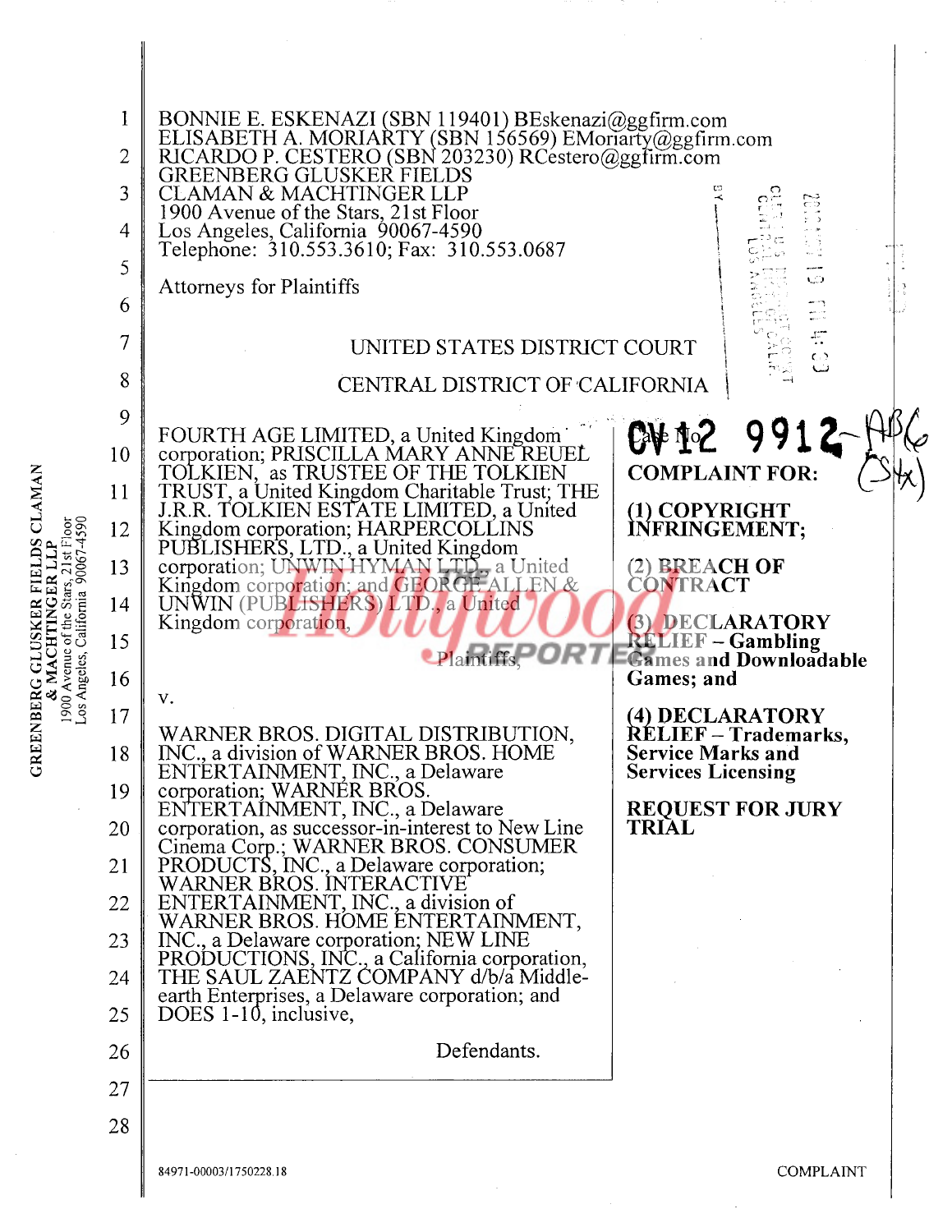8 9 10 **GREENBERG GLUSKER FIELDS CLAMAN**<br>**& MACHTINGER LLP**<br>1900 Avenue of the Stars, 21st Floor<br>Los Angeles, California 90067-4590 **GREENBERG GLUSKER FIELDS CLAMAN**  11 1900 Avenue of the Stars, 21st Floor Los Angeles, California 90067-4590 12 **& MACHTINGER LLP**  13 14 15 16 17 18

7

1 2 3 4 5 6 Plaintiffs Fourth Age Limited, a United Kingdom corporation; Priscilla Mary Anne Reuel Tolkien, as Trustee of The Tolkien Trust, a United Kingdom Charitable Trust; The J.R.R. Tolkien Estate Limited, a United Kingdom corporation; HarperCollins Publishers, Ltd., a United Kingdom corporation; Unwin Hyman Ltd., a United Kingdom corporation; and George Allen & Unwin (Publishers) Limited., a United Kingdom corporation (collectively, "plaintiffs") allege as follows:

### **JURISDICTION AND VENUE**

1. This action arises under the Declaratory Judgment Act, 28 U.S.C. § 2201, and the United States Copyright Act, 17 U.S.C. §§ 101 *et seq*. Jurisdiction is based upon 28 U.S.C. §§ 1331 and 1338(a), and the principles of pendent jurisdiction pursuant to 28 U.S.C. § 1367(a).

2. Venue in this Judicial District is proper under 28 U.S.C. §§ 1391(b) and (c), and § 1400(a) because a substantial part of the events giving rise to the plaintiffs' claims occurred in this Judicial District, one or more defendants resides and may be found in this District, and because defendants are subject to personal jurisdiction in this District by virtue of their residing, transacting and/or soliciting business in this District.

#### **INTRODUCTION**

19 20 21 22 23 24 25 3. This case involves merchandising rights in and to *The Lord of the Rings* and *The Hobbit*. Professor J.R.R. Tolkien's seminal work "*The Lord of the Rings*" is one of the most esteemed literary properties of all time. This epic story is widely considered among the greatest literary works of twentieth century imaginative fiction, and is reported to be the second most-read book in the United States after the Bible. Professor Tolkien's *The Hobbit* is equally beloved and revered as a treasured literary classic.

26 27 28 4. From 2000 to 2003 (and pursuant to a limited license obtained by its predecessors-in-interest, one of which is defendant The Saul Zaentz Company), defendant Warner Bros. Entertainment, Inc., through its subsidiary, New Line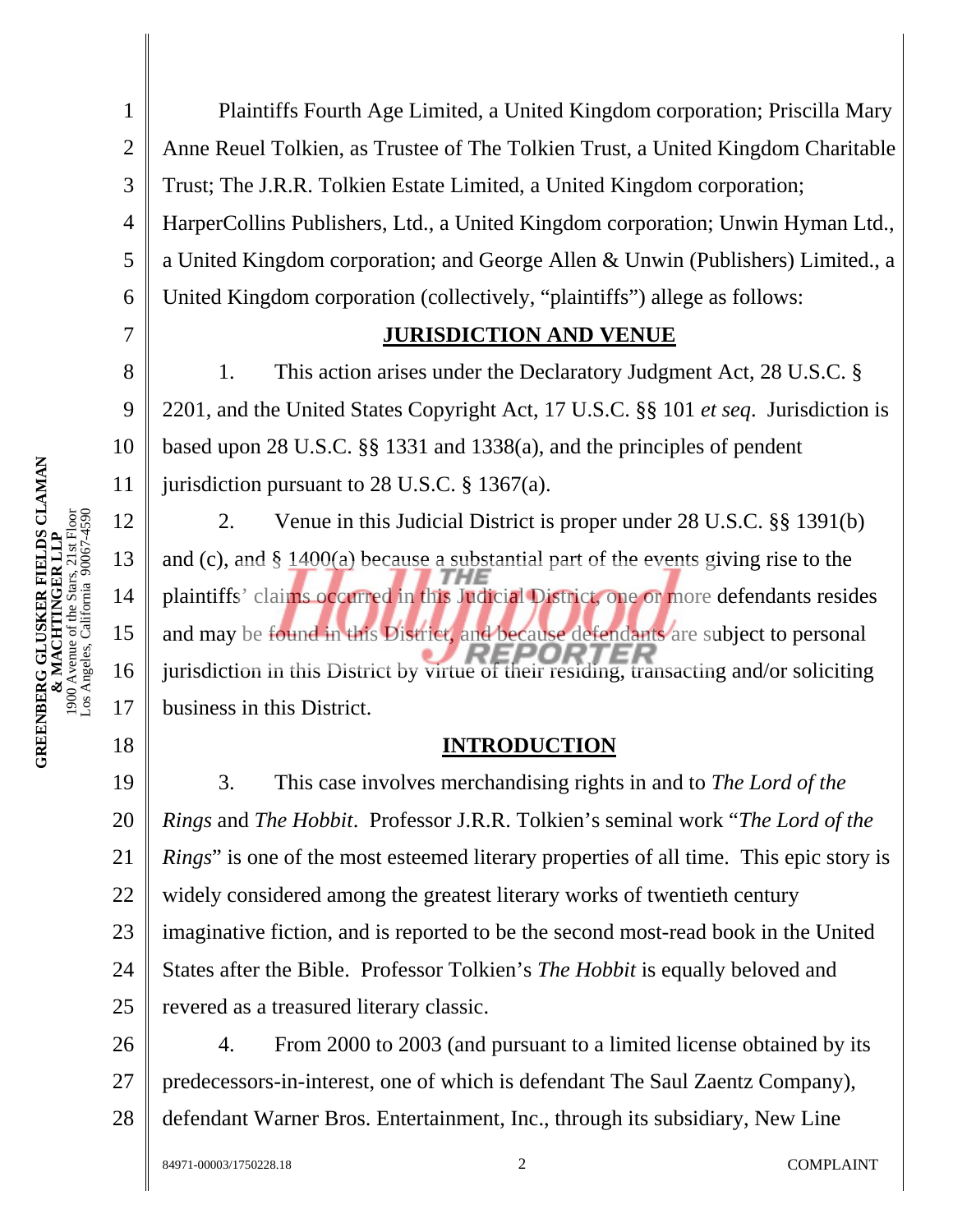1

2

3

4

5

6

7

8

9

10

11

12

13

14

15

16

17

18

19

Cinema and other affiliated companies, produced and distributed three motion pictures (the "Films") based on *The Lord of the Rings*. Defendants also obtained film rights to *The Hobbit*, and three motion pictures based on *The Hobbit* are scheduled to be released in December 2012, December 2013 and July 2014.

5. When plaintiffs' predecessors-in-interest sold the film rights to *The Lord of the Rings* and *The Hobbit* in 1969, they also granted defendants' predecessors-in-interest limited merchandising rights. Specifically, defendants' predecessors-in-interest obtained the *limited* right to use the characters, places, objects and events referred to in *The Lord of the Rings* and *The Hobbit* "solely and only upon and in connection with the manufacture, sale and distribution of … any and all *articles of tangible personal* property, other than novels, paperbacks and other printed published matter…" (emphasis added). The original contracting parties thus contemplated a limited grant of the right to sell consumer products of the type regularly merchandised at the time (such as figurines, tableware, stationery items, clothing, and the like). They did not include any grant of exploitations such *PEPOP* as electronic or digital rights, rights in media yet to be devised or other intangibles such as rights in services. To emphasize the limited nature of the grant, plaintiffs' predecessors-in-interest specifically reserved "the right to utilize and/or dispose of all rights and/or interests not herein specifically granted."

20 21 22 23 6. The sale of legitimate Tolkien-related merchandise has, over the years, generated millions of dollars in revenue. Goods which incorporate elements from Tolkien's *The Lord of the Rings* and *The Hobbit* books continue to be hugely in demand world-wide.

24 25 26 27 28 7. However, in recent years, and particularly in the aftermath of the unprecedented financial and critical success of the Films, defendants have, with increasing boldness, engaged in a continuing and escalating pattern of usurping rights to which they are not entitled — rights which belong exclusively to plaintiffs. For example, although their limited merchandising license only gives them the right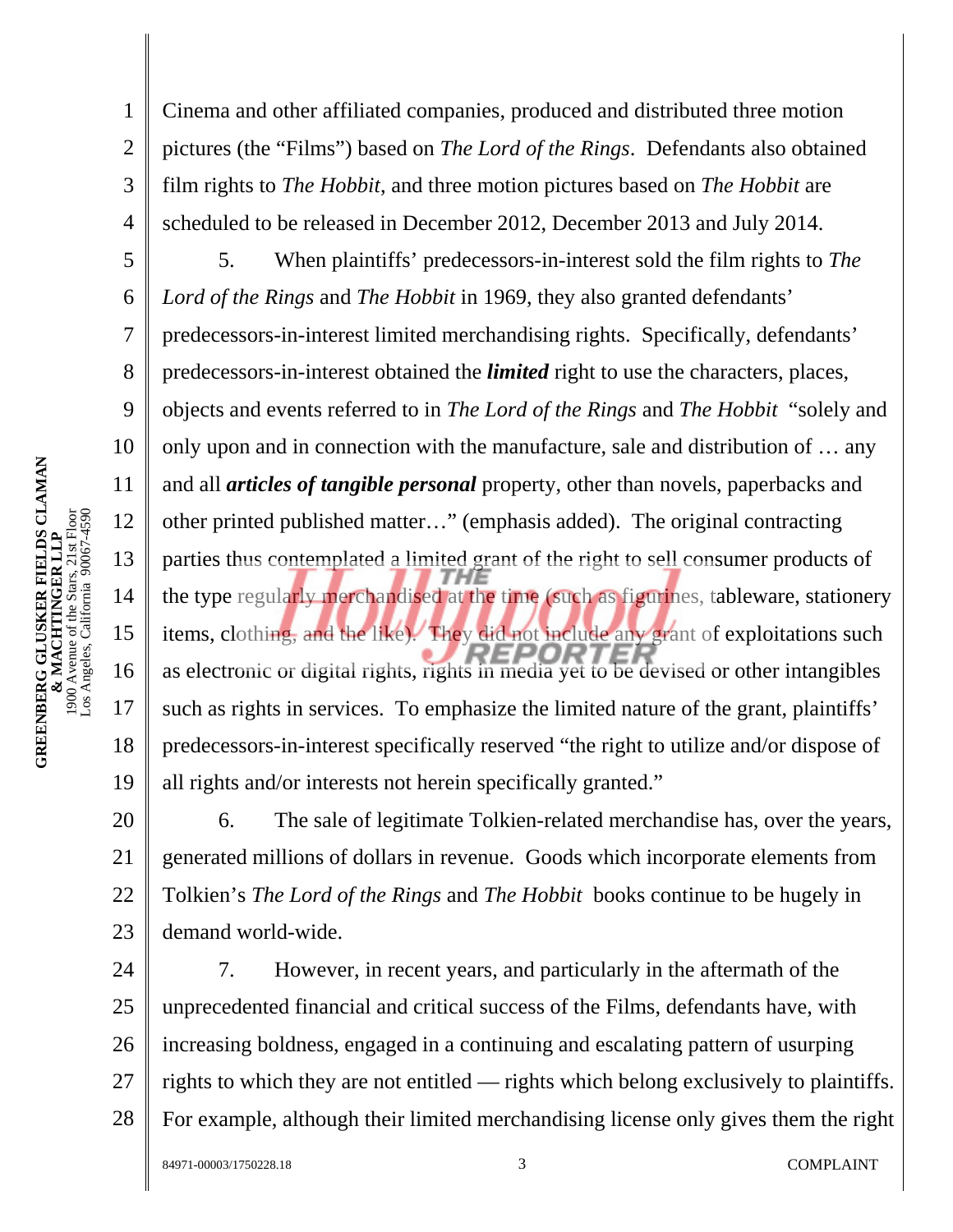4 10 to sell *tangible* merchandise, defendants have developed, licensed and/or sold (and continue to develop, license and/or sell) downloadable video games based on *The Lord of the Rings* and *The Hobbit*, available only by downloading and/or access via the Internet, via mobile apps, tablet apps or other similar digital distribution channels, or through other online interconnectivity such as Facebook. There is no physical or tangible item of merchandise sold to the consumer with these games. Defendants also have asserted and continue to assert that they have rights relating to a wide variety of goods and services beyond "articles of tangible personal property" and have registered trademarks and/or filed "intent to use" applications in those same categories, including without limitation hotels, restaurants, travel agencies, ringtones, online/downloadable games and housing developments — categories of rights which plainly have not been granted to them.

13 14 15 16 17 18 19 20 21 22 23 24 25 26 27 28 8. To make matters worse, plaintiffs discovered that defendants have, in excess of the limited rights granted to them, begun licensing the production and distribution of gambling games (both over the Internet and in brick-and-mortar casinos) featuring characters and story elements from *The Lord of the Rings*. Gambling constitutes a further category of rights which have never been granted to defendants (and which plaintiffs themselves would intend never to exploit). Not only does the production of gambling games patently exceed the scope of defendants' rights, but this infringing conduct has outraged Tolkien's devoted fan base, causing irreparable harm to Tolkien's legacy and reputation and the valuable goodwill generated by his works. Fans have publicly expressed confusion and consternation at seeing *The Lord of the Rings* associated with the morallyquestionable (and decidedly non-literary) world of online and casino gambling. Rampant are comments such as "I actually feel angry about this…this insults Tolkien…[and] is a nasty, greedy, ugly act…Whoever is responsible should be ashamed of themselves," and "if this isn't prostituting art, I don't know what is." The damage to the goodwill that plaintiffs have painstakingly cultivated over the

1

2

3

5

6

7

8

9

11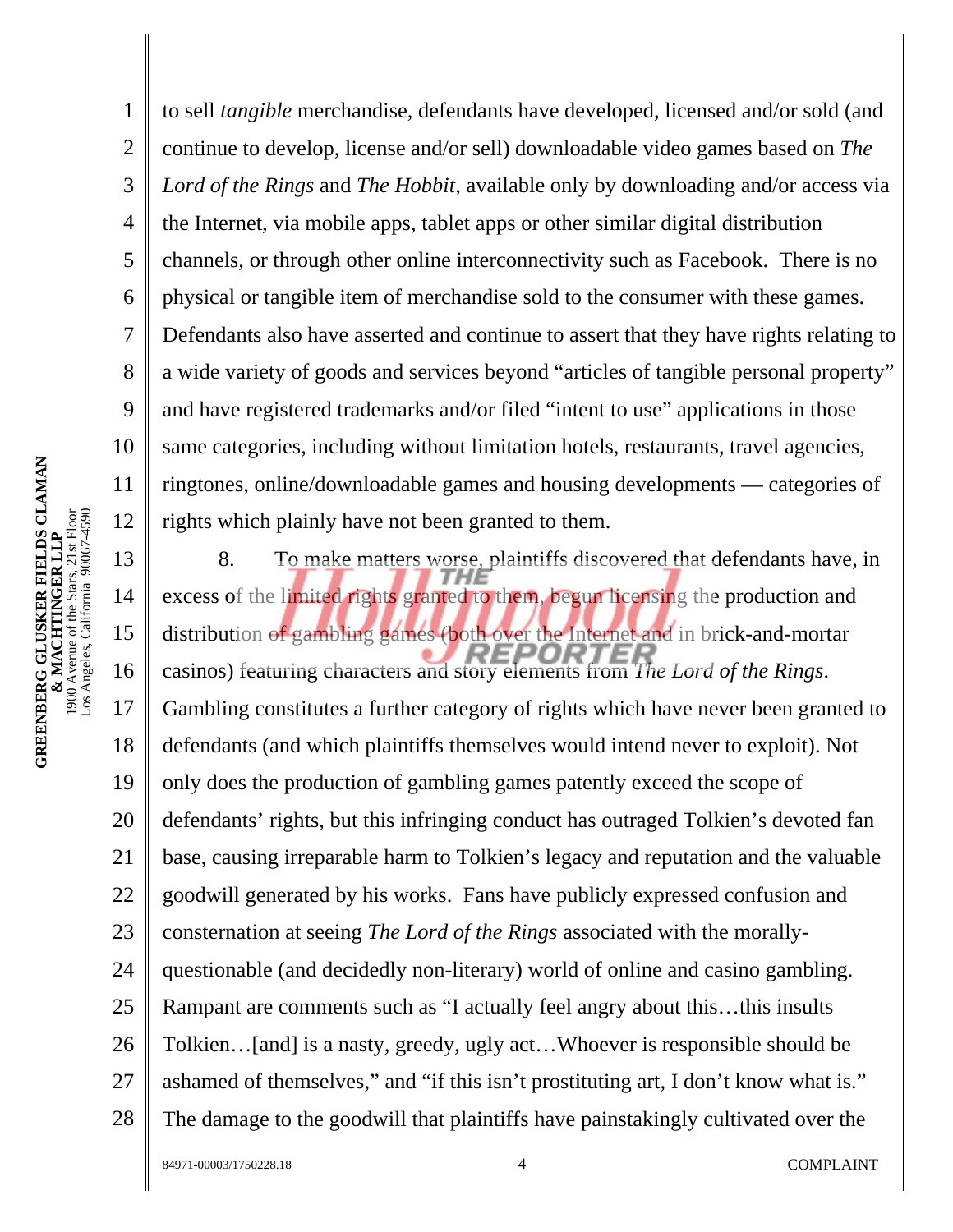decades is patent.

1

2

3

5

6

4 9. Plaintiffs never agreed to grant defendants unlimited and infinite rights to exploit *The Lord of the Rings* or *The Hobbit* generally and in perpetuity. Plaintiffs did not bargain for (nor did they obtain any purchase price for) defendants' progressive usurpation of plaintiffs' valuable intellectual property rights.

7 8 9 10 11 12 13 14 15 16 17 10. Plaintiffs have done everything in their power to appeal to defendants to stop this unlawful exploitation without resort to litigation. In good faith, plaintiffs engaged in lengthy settlement discussions with defendants, all to no avail. Defendants have made it abundantly clear that they have no intention of ceasing their infringing and wrongful conduct. To the contrary, plaintiffs believe that defendants intend to pursue similar extra-contractual licensing activity in the future, both with respect to *The Lord of the Rings* and *The Hobbit.* If left unchecked, defendants will unilaterally convert their narrow contractual grant of rights into an unlimited entitlement to exploit *The Lord of the Rings* and *The Hobbit* in any way they desire, for their own financial enrichment and with cynical disregard of the categories of rights that have been retained by plaintiffs.

18

19

11. Plaintiffs have no choice but to seek relief in the courts.

### **THE PARTIES**

20 21 12. Plaintiff Fourth Age Limited ("Fourth Age") is a corporation created and existing under the laws of the United Kingdom.

22 23 24 25 26 27 28 13. The Tolkien Trust, constituted by a deed of trust dated April 1, 1977, is a registered charity in the United Kingdom that benefits a wide range of charitable causes throughout the world, which have included Save the Children Fund, The Darfur Appeal, Asia Earthquake Appeal, The Niger Appeal, The National Campaign for Homeless People (Great Britain), Breakthrough Breast Cancer, Alzheimer's Society, Foundation for Children with Leukemia, National Library for the Blind, Rebuilding Sri Lanka, World Cancer Research Foundation,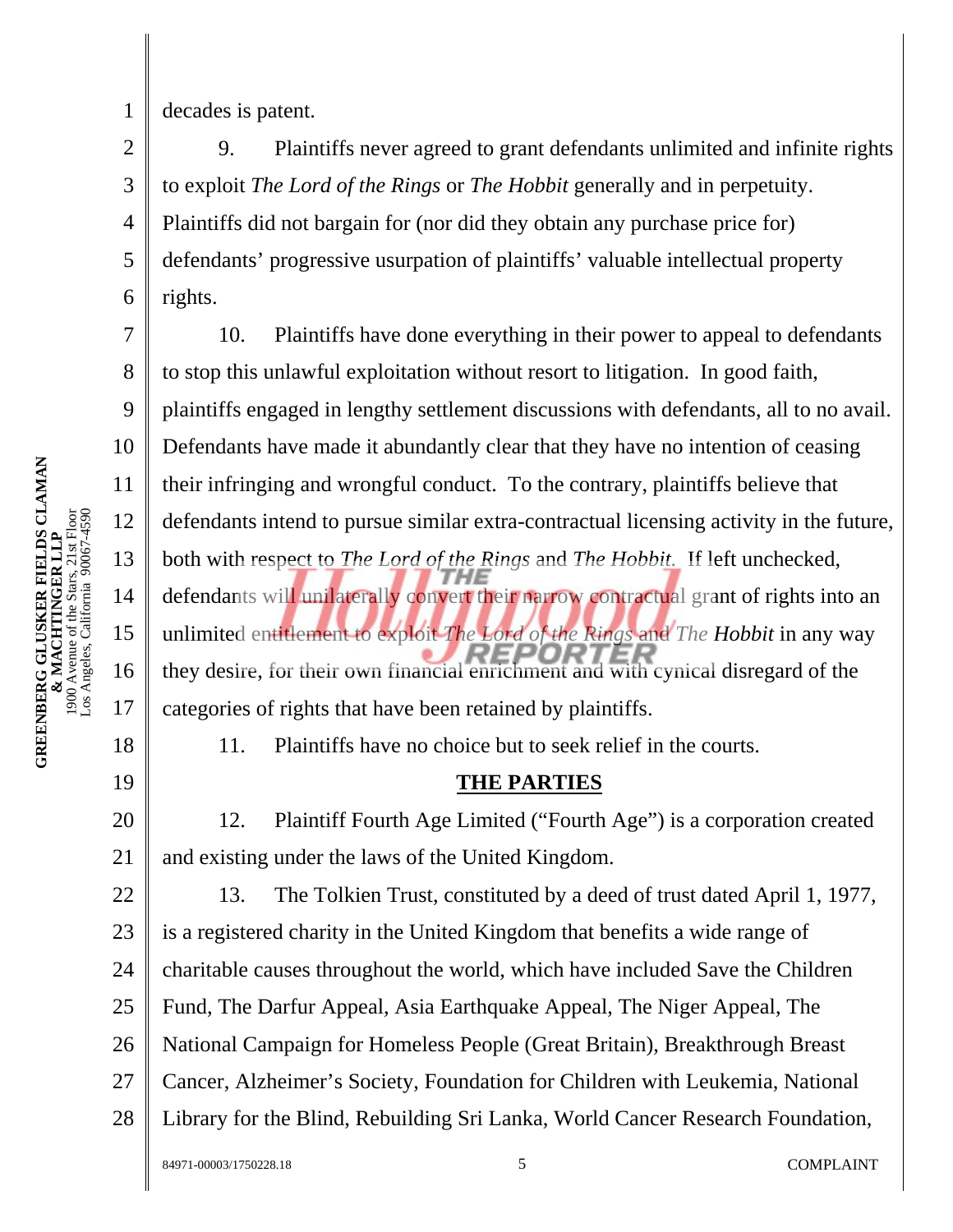**GREENBERG GLUSKER FIELDS CLAMAN**<br>**& MACHTINGER LLP**<br>1900 Avenue of the Stars, 21st Floor<br>Los Angeles, California 90067-4590 **GREENBERG GLUSKER FIELDS CLAMAN**  1900 Avenue of the Stars, 21st Floor Los Angeles, California 90067-4590 **& MACHTINGER LLP** 

1

4

5

6

7

8

9

10

11

12

2 3 Climate Outreach Information Network, Friends of the Earth Trust, UNICEF, World Wildlife Foundation, The Poetry Trust, Performing Rights Society and many other worthy causes.

14. Plaintiff Priscilla Mary Anne Reuel Tolkien is a Trustee of The Tolkien Trust and she is a citizen and resident of the United Kingdom.

15. Plaintiffs The Tolkien Trust and Fourth Age, and each of them, are successors to J.R.R. Tolkien with respect to his copyright interests in *The Lord of the Rings* literary work.

16. Plaintiff The J.R.R. Tolkien Estate Limited is a corporation created and existing under the laws of the United Kingdom. The J.R.R. Tolkien Estate Limited is the successor to J.R.R. Tolkien with respect to his copyright interests in *The Hobbit* literary work.

13 14 15 16 17 18 19 20 21 22 23 17. Plaintiff HarperCollins Publishers, Ltd. ("HarperCollins") is a corporation created and existing under the laws of the United Kingdom. HarperCollins is the worldwide exclusive licensee of the book publishing rights in *The Lord of the Rings* and *The Hobbit*. Plaintiff Unwin Hyman Ltd. is a corporation created and existing under the laws of the United Kingdom and is a wholly owned subsidiary of HarperCollins. Plaintiff George Allen & Unwin (Publishers) Ltd. is the successor, by way of name change, of George Allen & Unwin Ltd. and is a wholly owned subsidiary of Unwin Hyman Ltd. Certain rights to proceeds from the July 8, 1969 contract between George Allen & Unwin (Publishers) Ltd. and United Artists, described below, were assigned to Unwin Hyman Ltd. and HarperCollins Publishers, Ltd.

24 25 26 27 28 18. Plaintiffs are informed and believe, and based thereon allege that defendant Warner Bros. Digital Distribution, Inc. ("WB Digital Distribution") is a division of Warner Bros. Home Entertainment, Inc., a corporation organized and existing under the laws of the State of Delaware, doing business in Los Angeles, California.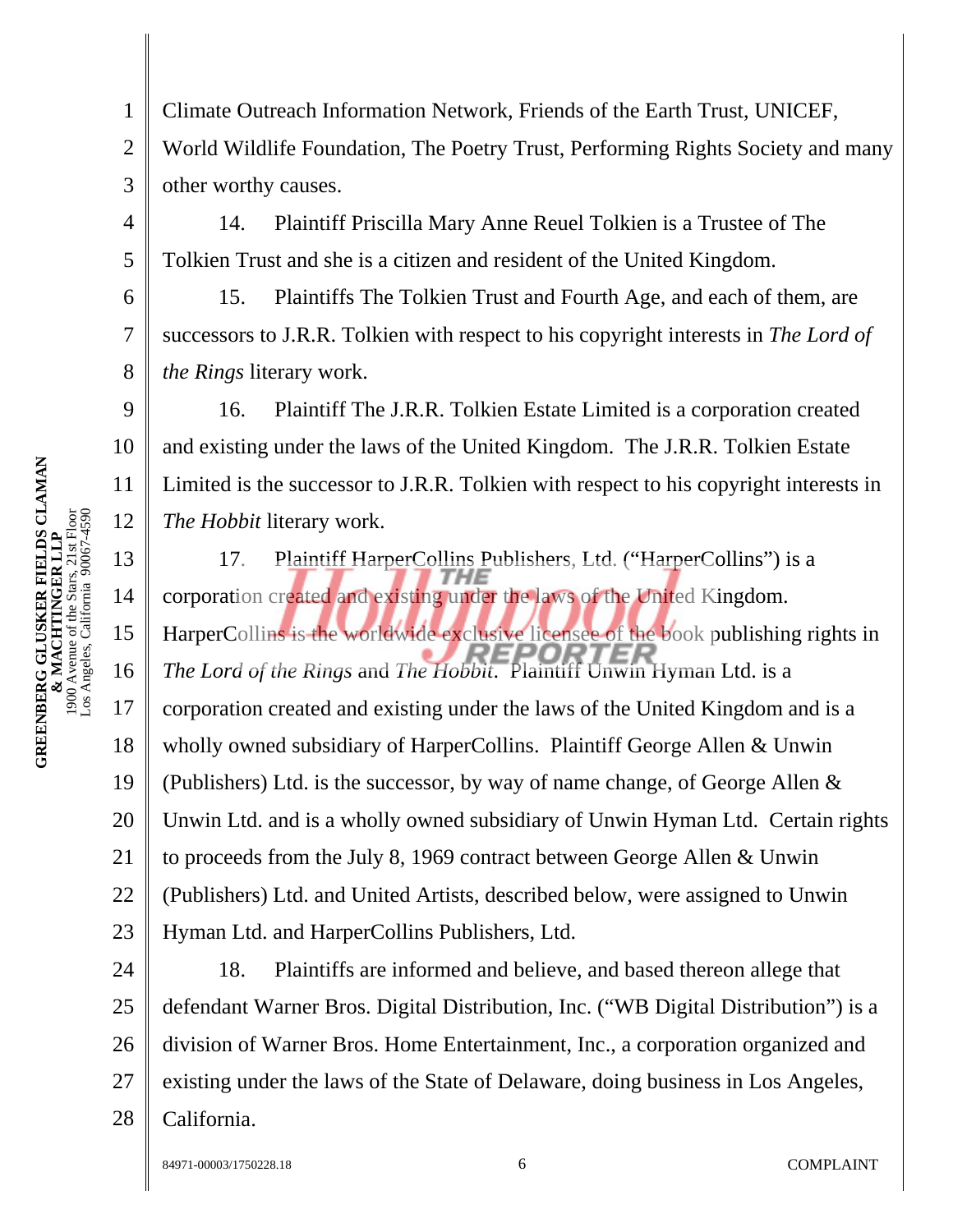**GREENBERG GLUSKER FIELDS CLAMAN**<br>**& MACHTINGER LLP**<br>1900 Avenue of the Stars, 21st Floor<br>Los Angeles, California 90067-4590 **GREENBERG GLUSKER FIELDS CLAMAN**  1900 Avenue of the Stars, 21st Floor Los Angeles, California 90067-4590 **& MACHTINGER LLP** 

1

2

3

4

5

6

7

8

9

10

11

12

13

14

15

16

17

18

19

19. Plaintiffs are informed and believe, and based thereon allege that defendant Warner Bros. Interactive Entertainment, Inc. ("WB Interactive") is a division of Warner Bros. Home Entertainment, Inc., a corporation organized and existing under the laws of the State of Delaware, doing business in Los Angeles, California.

20. Plaintiffs are informed and believe, and based thereon allege that defendant Warner Bros. Entertainment, Inc. ("Warner Bros. Entertainment") is the parent company of WB Digital Distribution and WB Interactive, and is organized and existing under the laws of the State of Delaware, doing business in Los Angeles, California. Plaintiffs are further informed and believe, and based thereon allege that Warner Bros. Entertainment, including its subsidiaries, WB Digital Distribution and WB Interactive, is an entertainment conglomerate, engaged in the business of, *inter alia*, the development, production and distribution of motion pictures, television programming, and digital content, as well as various licensing activities in connection therewith. Plaintiffs are further informed and believe, and ם אל based thereon allege that Warner Bros. Entertainment is the successor in interest to New Line Cinema Corporation ("New Line Cinema"), a surrendered Delaware corporation, previously engaged in the business of developing, producing and distributing motion pictures.

20 21 22 23 24 25 26 21. Plaintiffs are informed and believe, and based thereon allege, that defendant Warner Bros. Consumer Products, Inc. ("WBCP") is a corporation organized and existing under the laws of the State of Delaware, doing business in Los Angeles, California. Plaintiffs are further informed and believe, and based thereon allege, that WBCP is a wholly-owned subsidiary of Warner Bros. Entertainment, engaged in the business of, *inter alia*, licensing merchandising rights based on motion pictures produced by Warner Bros. Entertainment.

27 28 22. Plaintiffs are informed and believe, and based thereon allege, that defendant New Line Productions, Inc. ("New Line Productions") is a corporation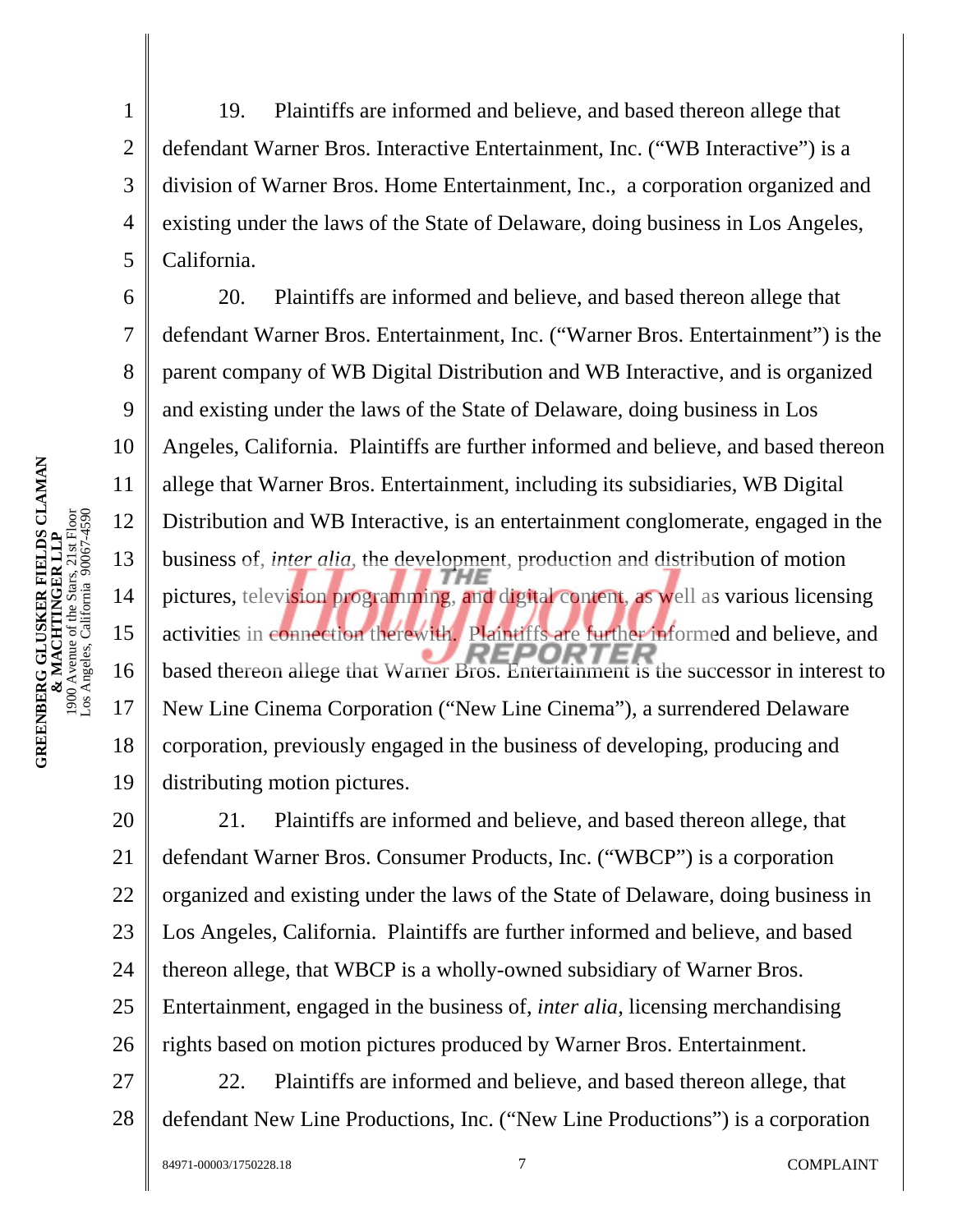1 2 3 4 5 6 7 8 9 10 11 organized and existing under the laws of the State of California, with its principal place of business in Los Angeles, California. Plaintiffs are further informed and believe, and based thereon allege that New Line Productions was a wholly owned subsidiary of New Line Cinema prior to its surrender, and New Line Productions is currently a wholly owned subsidiary of Warner Bros. Entertainment, engaged in the business of, *inter alia*, the development, production and distribution of motion pictures, as well as licensing activities in connection therewith. New Line Productions, New Line Cinema, WB Digital Distribution, WB Interactive, WBCP and Warner Bros. Entertainment are collectively referred to herein as "Warner Bros."

23. Plaintiffs are informed and believe, and based thereon allege, that defendant The Saul Zaentz Company d/b/a Middle-earth Enterprises ("Zaentz") is a corporation organized and existing under the laws of the State of Delaware, with its principal place of business in Berkeley, California, doing business in Los Angeles, California. Plaintiffs are further informed and believe, and based thereon allege that Zaentz engages in the business of, *inter alia*, the development and production of motion pictures, as well as licensing activities in connection therewith.

18 19 20 21 22 23 24 25 24. The true names and capacities of the defendants named herein as DOES 1 through 10, inclusive, whether individual, corporate, associate or otherwise, are presently unknown to plaintiffs, who therefore sue said defendants by such fictitious names. Plaintiffs will seek leave to amend their complaint to allege the true names and capacities of said defendants when plaintiffs have ascertained the same. On information and belief, plaintiffs allege that each of the fictitiously named defendants was responsible in some manner for the acts and omissions alleged herein and are liable to plaintiffs therefor.

26 27 28 25. Plaintiffs are informed and believe, and based thereon allege that in doing the acts and things hereinafter alleged, each defendant acted individually for himself and itself, and as the agent, employee, and/or representative of each of the

12

13

14

15

16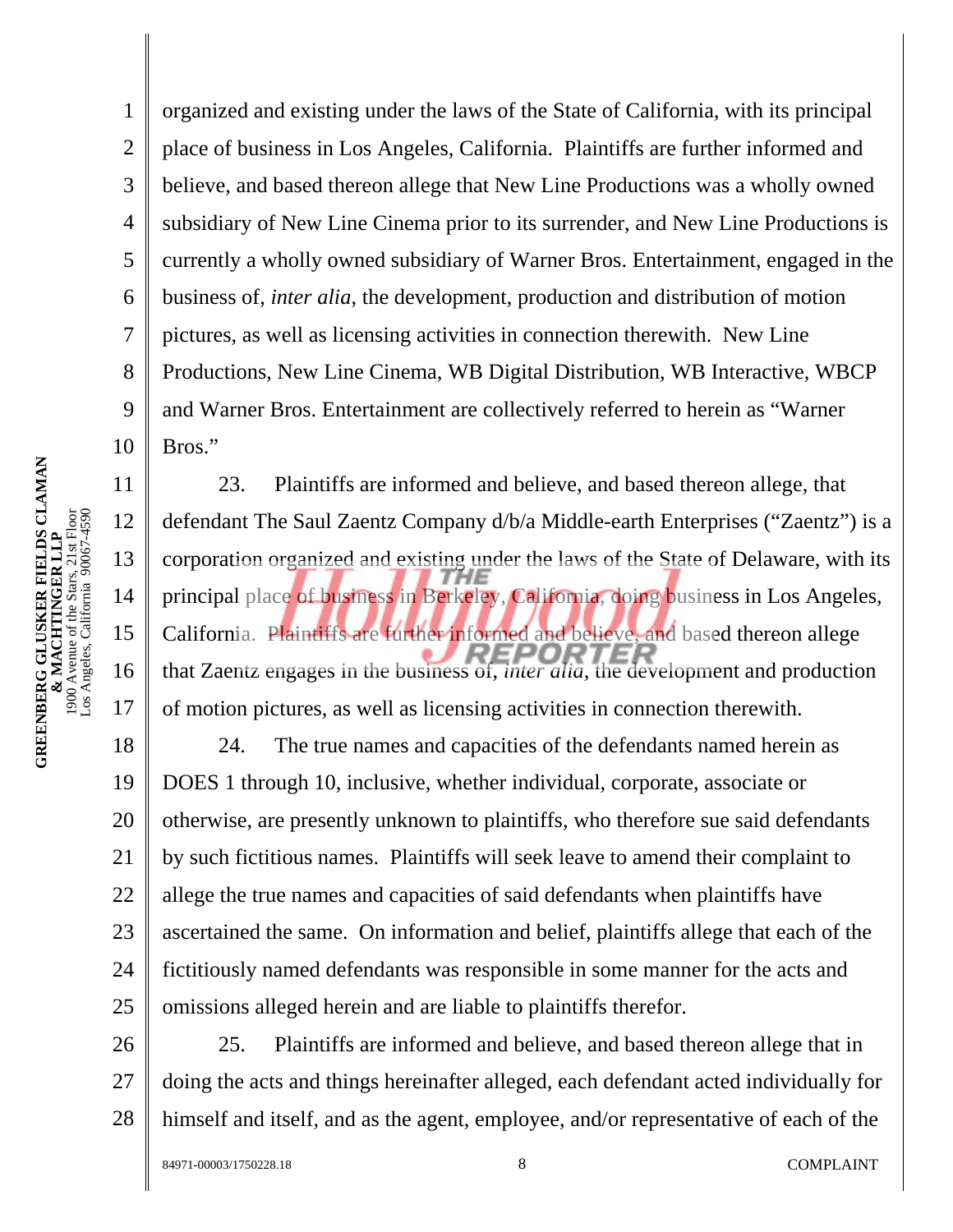1 2 3 4 other defendants and, in doing the things hereinafter alleged, each was at all times acting within the course and scope of said agency, representation or employment relationship with the advance knowledge, acquiescence or subsequent ratification of each and every other defendant.

# **ALLEGATIONS COMMON TO ALL CLAIMS FOR RELIEF The Literary Works.**

26. J.R.R. Tolkien (1892 – 1973) was a writer, poet, philologist and University professor at Oxford University. He is the world-famous author and original copyright owner of the fantasy classics "The Hobbit: or There And Back Again" ("The Hobbit") and the three volume work known as "The Lord of the Rings," which consists of "The Fellowship of the Ring," "The Two Towers" and "The Return of the King" (collectively, "*The Lord of the Rings*").

14 15 16 17 18 19 20 21 22 23 24 25 26 27 28 27. Professor Tolkien's literary works have been translated into numerous different languages and are widely considered to be among the most popular and influential works in 20th-century literature. *The Lord of the Rings* has repeatedly been voted the "Book of the 20<sup>th</sup> Century" by various publications worldwide. Since their first publication more than 50 years ago, *The Hobbit* and each volume of *The Lord of the Rings* have been among the best-selling fictional works of all time. 28. *The Lord of the Rings* and *The Hobbit* are set in Professor Tolkien's fictional world of Middle-earth, inhabited by his own imaginary characters and populated by his own imaginary places, scenes, elements, situations and events. The language and lore of Middle-earth, and the fantasy-realm Professor Tolkien created in these literary works, have delighted readers around the world and have permeated our popular culture. The international following generated by Professor Tolkien's literary works have helped make *The Lord of the Rings* and *The Hobbit*, and the characters, places, scenes, elements, situations and events depicted therein distinctive and famous throughout the world.

5

6

7

8

9

10

11

12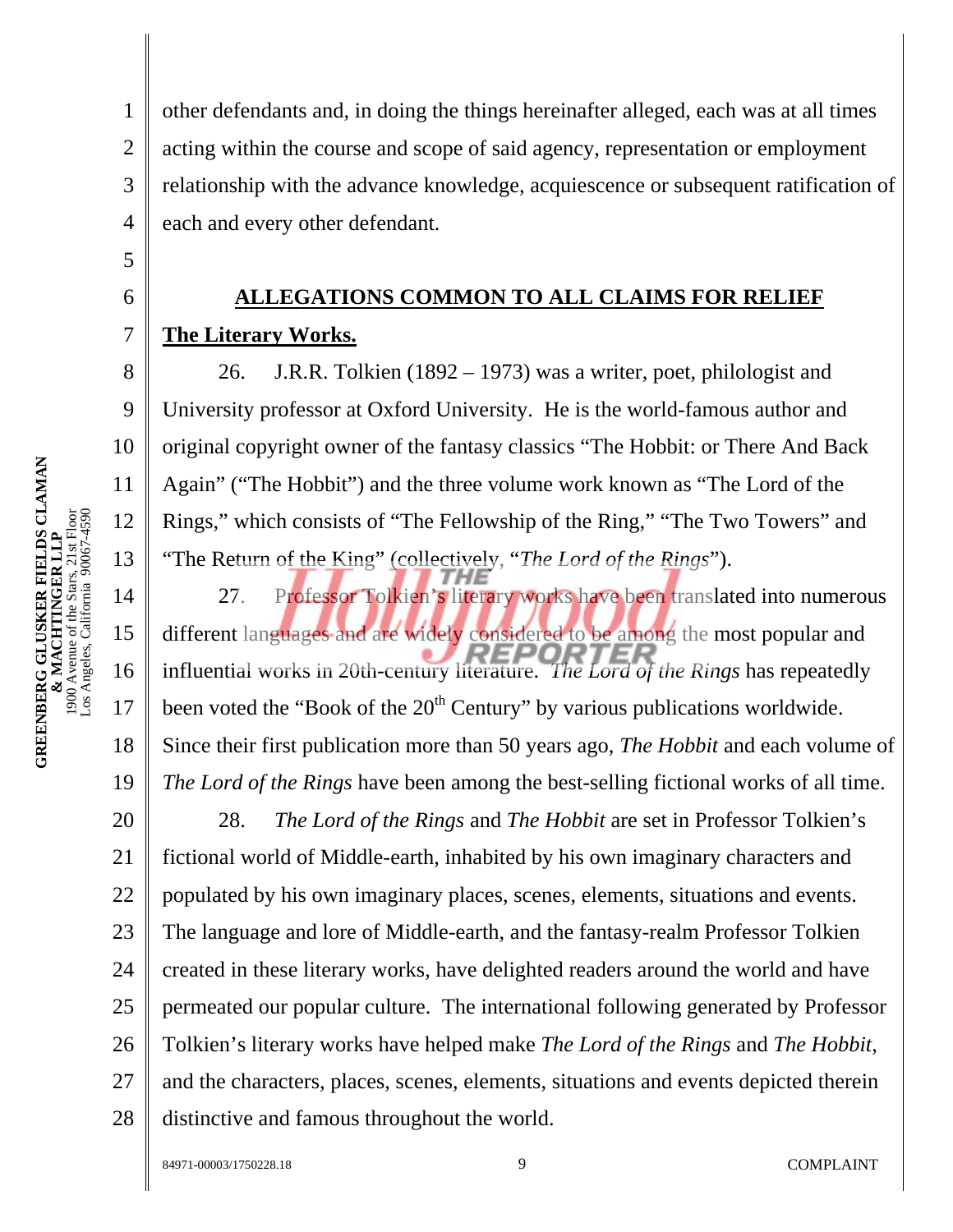1

2

3

4

5

6

7

8

9

10

11

12

13

14

15

16

29. Plaintiffs have complied in all respects with the copyright laws of the United States, and all other laws governing copyright, and, as Professor Tolkien's heirs and assigns, are the owners of the exclusive rights and privileges in and to the copyrights in *The Lord of the Rings* and *The Hobbit*, as well as in and to numerous *Lord of the Rings* and *Hobbit*-related copyrights.

30. Plaintiffs own the rights, subject to certain licenses, to exploit trademarks and service marks based on *The Lord of the Rings* and *The Hobbit*.

31. As a result of plaintiffs' dedicated efforts and the phenomenal success of Professor Tolkien's literary works, *The Lord of the Rings* and *The Hobbit* (and associated and proprietary characters, elements and marks) are among the most famous and valuable marks in the world. Plaintiffs have established an excellent reputation and developed highly valuable goodwill in *The Lord of the Rings* and *The Hobbit* (and associated characters, elements and marks) and in the products, goods and services featuring them.

# **Zaentz's Acquisition of Film and Limited Merchandising Rights in** *The Lord of the Rings* **and** *The Hobbit***.**

17 18 19 20 21 22 23 24 25 26 32. Plaintiffs' predecessors-in-interest, Sassoon Trustee and Executor Corporation, Ltd. ("Sassoon") and George Allen & Unwin, Ltd. ("GAU"), and Zaentz's and Warner Bros.' predecessor-in-interest, United Artists Corporation ("United Artists"), entered into a pair of contemporaneously written contracts, dated as of July 8, 1969 regarding, *inter alia*, certain motion picture rights in *The Lord of the Rings* and *The Hobbit*. One of these agreements was between Sassoon and United Artists (the "1969 Sassoon Agreement") and the other was between GAU and United Artists (the "1969 GAU Agreement"). These two agreements are collectively referred to herein as the "1969 Agreements." Each of the 1969 Agreements states that it is to be governed by New York law.

27

28 33. Under the 1969 Agreements, United Artists obtained, *inter alia*, the right to make films based on *The Lord of the Rings* and agreed, among other things,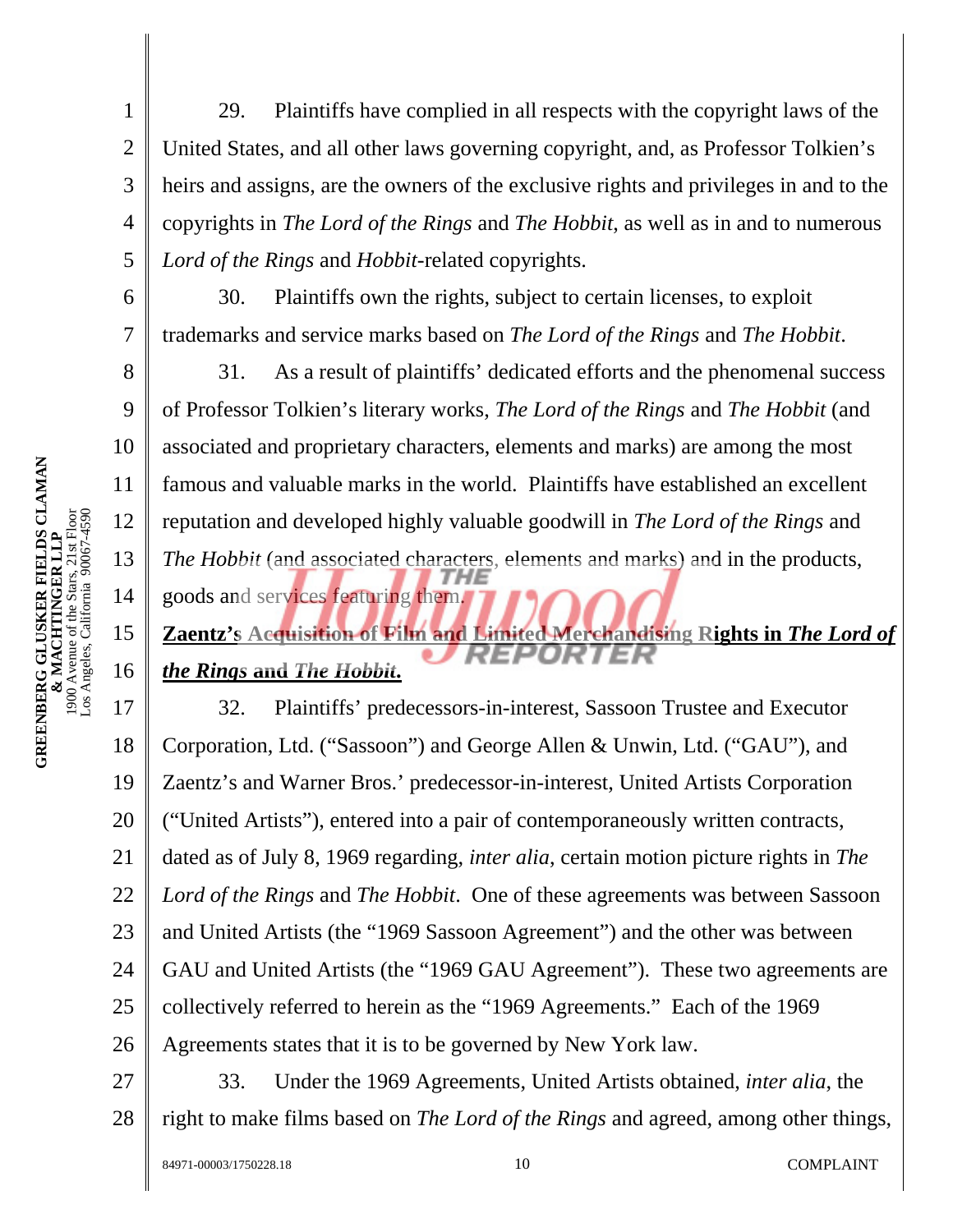2 to pay GAU and Sassoon a total of 7.5% participation in defined "Gross Receipts" from any films based upon *The Lord of the Rings*.

34. Further, under Schedule D to the 1969 Agreements (subsequently executed by the parties), United Artists additionally obtained certain *limited* merchandising rights in connection with *The Lord of the Rings* and *The Hobbit*. Schedule D to the 1969 GAU Agreement (the "GAU Schedule D") and Schedule D to the 1969 Sassoon Agreement (the "Sassoon Schedule D") are collectively referred to herein as the "Merchandising Agreements." The Tolkien Trust and Fourth Age are the successors-in-interest to Sassoon under the 1969 Sassoon Agreement and Sassoon Schedule D. HarperCollins is the successor-in-interest to GAU under the 1969 GAU Agreement and GAU Schedule D.

35. The crux of the parties' agreement with respect to merchandising was that United Artists obtained the limited right to use the characters, places, objects and events referred to in The Lord of the Rings, "*solely and only upon and in connection with* the manufacture, sale and distribution of…any and all *articles of tangible personal property*, other than novels, paperbacks and other printed published matter..."

18 19 20 21 36. To underscore the limited nature of the rights being conveyed, the 1969 Agreements contain a broad and open-ended reservation of rights clause, by which plaintiffs' predecessors-in-interest expressly reserved "the right to utilize and/or dispose of *all rights* and/or interests *not herein specifically granted*…"

22 23 24 25 37. Paragraph 15 of the Merchandising Agreements additionally contains a "No Waiver, etc..." clause, which states, *inter alia*, "None of the terms of this agreement can be waived or modified except by an express agreement in writing signed by both parties."

26 27 28 38. The Merchandising Agreements were amended on or about October 20, 1975 (the "1975 Amendment"). The 1975 Amendment further clarifies the scope of the limited merchandising rights granted under the 1969 Agreements and

1

3

4

5

6

7

8

9

10

11

12

13

14

15

16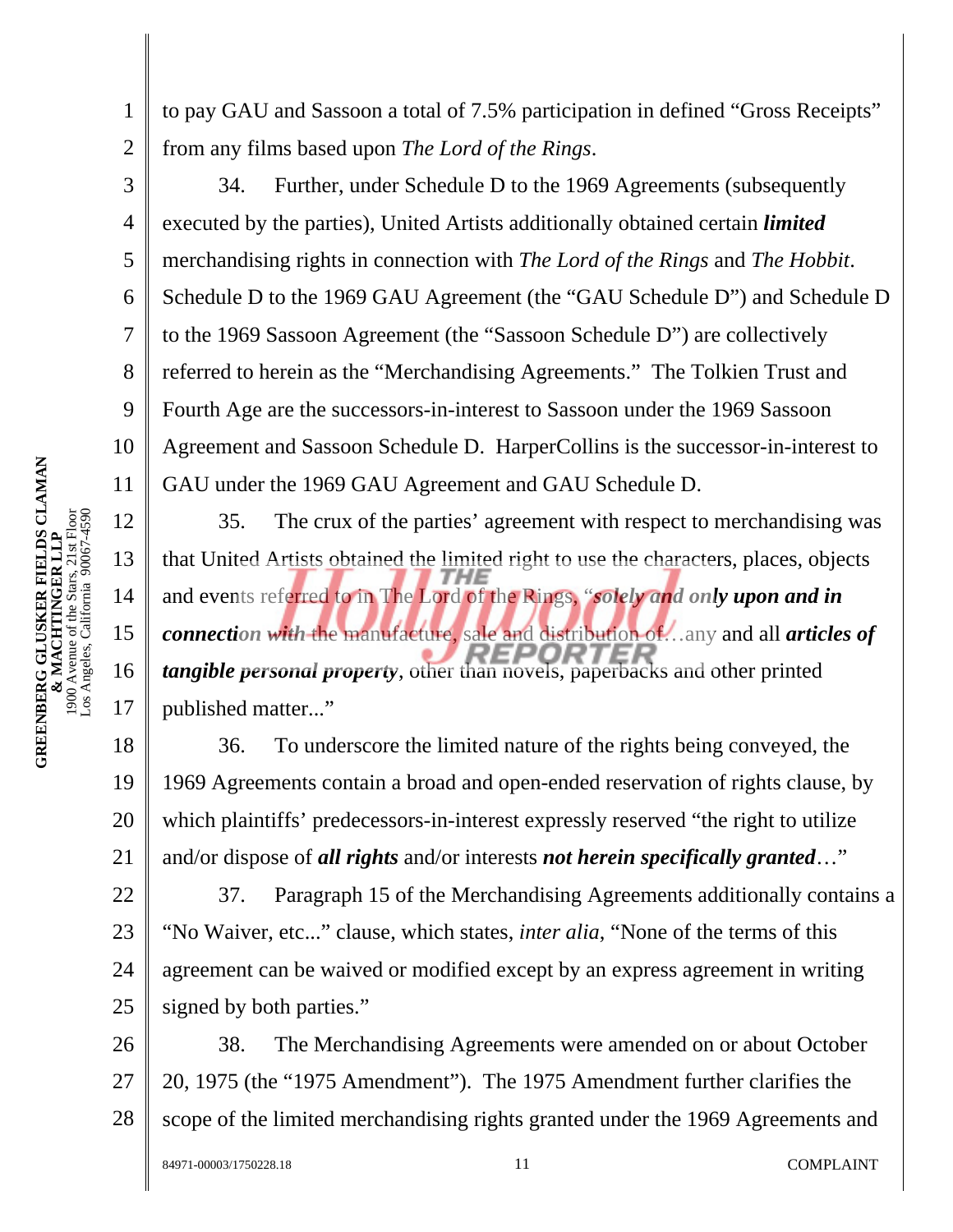4 10 was intended to "provide general guidance in determining the rights in other such articles as to which questions may arise in the future." In providing such guidance, the 1975 Amendment lays out several categories of products as illustrative examples of the types of "articles of tangible personal property" the parties intended to be included in the limited 1969 merchandising rights grant (such as drawing books, posters, stationery items, figurines, calendars and similar items using primarily artwork from the films and not the printed word or any other artwork). The articles specifically referenced in these agreements make clear that the parties always intended that the merchandising rights grant encompass only items of tangible property of the type sold to consumers.

39. Thereafter, pursuant to a written agreement and assignment dated as of December 2, 1976 between United Artists and Zaentz, Zaentz acquired from United Artists, all of United Artists' right, title and interest in and to The Lord of the Rings under and pursuant to the 1969 Agreements and the Merchandising Agreements (the "Zaentz/UA Agreement").

16 17 18 19 40. In or about November 16, 1981, the Merchandising Agreements were further amended (the "1981 Amendment"). Collectively, the 1969 Agreements, the Merchandising Agreements, the 1975 Amendment and the 1981 Amendment shall be referred to herein as the "Merchandising License."

#### 20 21 **Warner Bros.' Acquisition of Limited Film-Related Merchandising Rights under the Merchandising License.**

22 23 24 41. Thereafter, through a series of written agreements, New Line Cinema succeeded to many of the rights, interests and obligations of United Artists and Zaentz under the 1969 Agreements and the Merchandising License.

25 26 27 42. New Line Cinema ultimately produced and distributed three films based on *The Lord of the Rings*: "The Lord of the Rings: The Fellowship of the Ring" ("Film 1"), "The Lord of the Rings: The Two Towers" ("Film 2"), and "The

28 Lord of the Rings: The Return of the King" ("Film 3") (collectively, the "Films").

1

2

3

5

6

7

8

9

11

12

13

14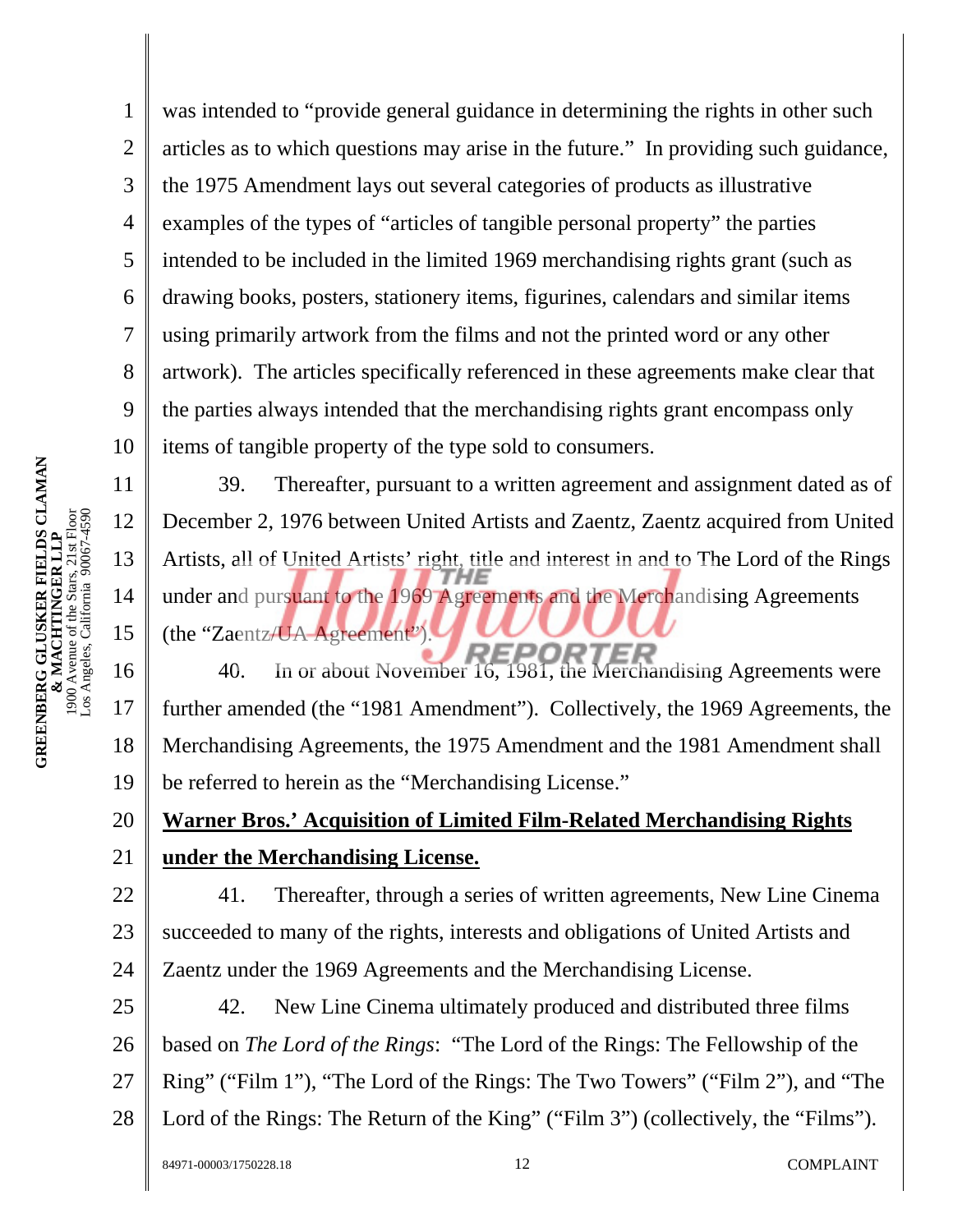1

2

3

4

5

6

7

8

9

10

11

12

13

14

15

16

17

18

19

20

21

22

23

The three Films, released for theatrical distribution in 2001, 2002 and 2003, respectively, met with virtually unprecedented critical and financial success.

43. The Films generated a reported \$6 billion in world wide revenue and which, plaintiffs are informed and believe, and based thereon allege, earned billions of dollars for New Line Cinema and its parent company, Warner Bros.

Entertainment. Plaintiffs are further informed and believe, and based thereon allege, that the Films have additionally earned Zaentz and Warner Bros. millions of

dollars in legitimate merchandising licensing revenue.

44. Plaintiffs are informed and believe, and based thereon allege, that in or about 2008, New Line Cinema and New Line Productions merged with and/or became wholly owned subsidiaries of Warner Bros. Entertainment.

#### **The Unlawful Online Slots.**

45. In or about September 2010, plaintiffs, for the first time, learned of an online slot game known as the "Lord of the Rings: Fellowship of the Ring: Online Slot Game," which prominently features and uses characters, events, images and story elements from the first volume of Professor Tolkien's *The Lord of the Rings* and from Film 1 (the "Online Slots"). The Online Slots are a digital simulation of an actual, physical slot machine, and (in various jurisdictions of the world) allow players to gamble real money. Plaintiffs learned of the Online Slots when one of their attorneys by chance received a "spam" email advertising an "Online Casino Palace" featuring the Online Slots. Plaintiffs are informed and believe, and based thereon allege, that the email received by plaintiffs' counsel was merely one out of millions in a widespread spam email campaign used to advertise the Online Slots.

24 25 26 27 46. Upon further investigation, Plaintiffs are informed and believe, and based thereon allege, that defendants have purported to license, and continue to provide content and approvals in connection with, the development, distribution and marketing of the Online Slots.

28

47. Plaintiffs are informed and believe, and based thereon allege, that due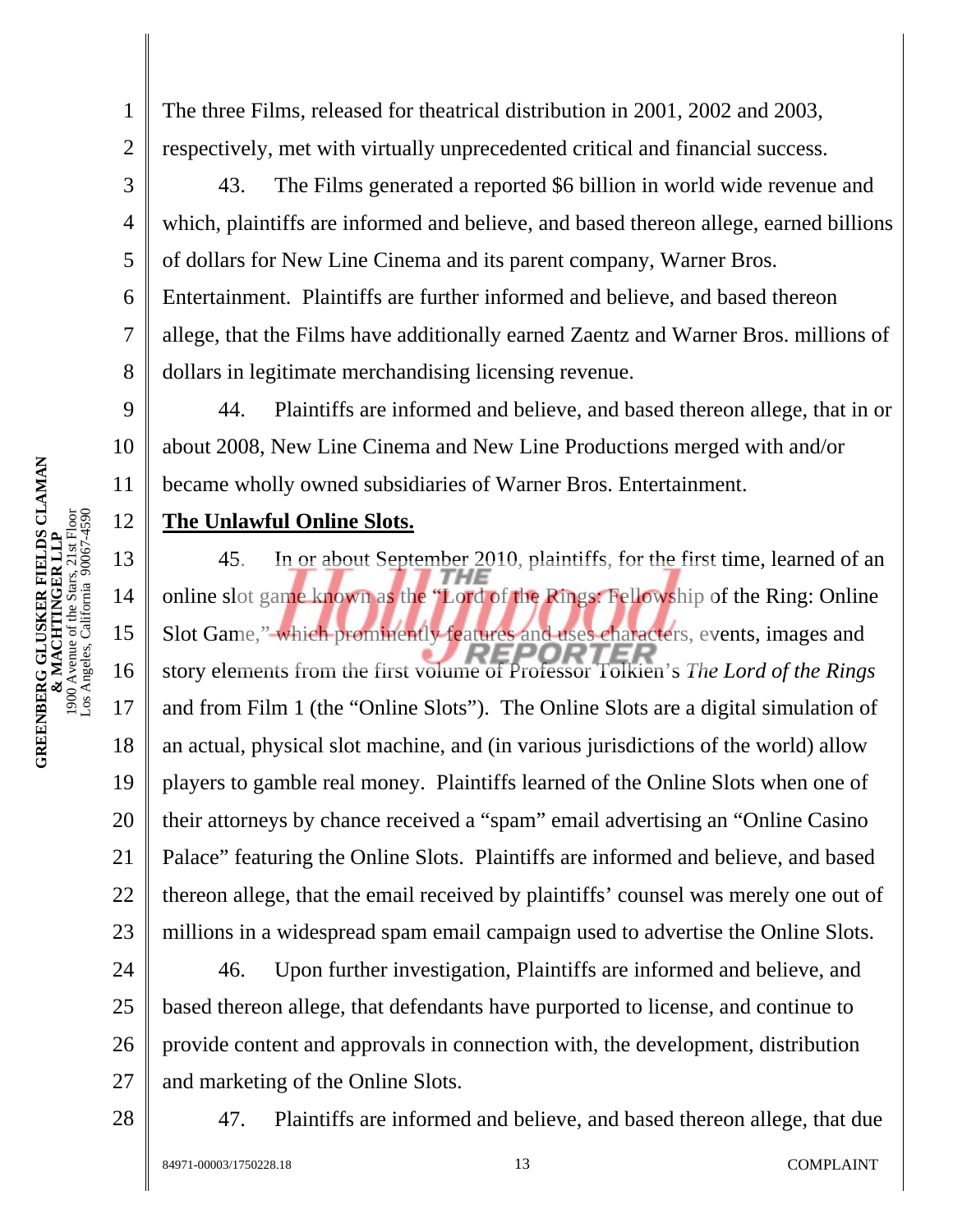1 to the success of the Online Slots, defendants may currently be working to develop

2 similar virtual gambling games based upon the two subsequent volumes in *The* 

3 *Lord of the Rings* (*The Two Towers* and *The Return of the King*) and *The Hobbit*.

## **The Unlawful Casino Slot Machine.**

48. Plaintiffs are informed and believe, and based thereon allege, that defendants also have purported to license, and continue to provide content and approvals in connection with, a *Lord of the Rings-*themed casino slot machine, featuring the characters, events and imagery from the work (the "Casino Slot Machine"). Plaintiffs are informed and believe, and based thereon allege, that defendants purported to license the right to develop, manufacture and distribute the Casino Slot Machine to WMS Gaming, Inc., which, in turn, has licensed and distributed, and continues to manufacture, license and distribute the Casino Slot Machine to casinos across the world, including in California.

49. Plaintiffs are informed and believe, and based thereon allege, that one feature of the Casino Slot Machine allows players to continue to view and interact with the content featured on the Casino Slot Machine once a player has left the casino, by logging into a website over the Internet.

18 19 20 21 22 23 50. Shortly after discovering these infringing activities, plaintiffs put defendants on written notice that any purported licensing activity in connection with the Online Slots or Casino Slot Machines grossly exceeded their rights pursuant to the Merchandising License. Plaintiffs further informed defendants that such licensing activities constituted a material breach of the Merchandising License and a direct infringement of plaintiffs' rights in and to *The Lord of the Rings*.

24 25 26 51. Promptly after sending their breach and infringement notifications, plaintiffs engaged in extensive and detailed settlement discussions with defendants. These discussions were unsuccessful.

27 28 52. Not only do the Casino Slot Machines themselves fall outside the categories of rights granted to defendants, but defendants are additionally

4

5

6

7

8

9

10

11

12

13

14

15

16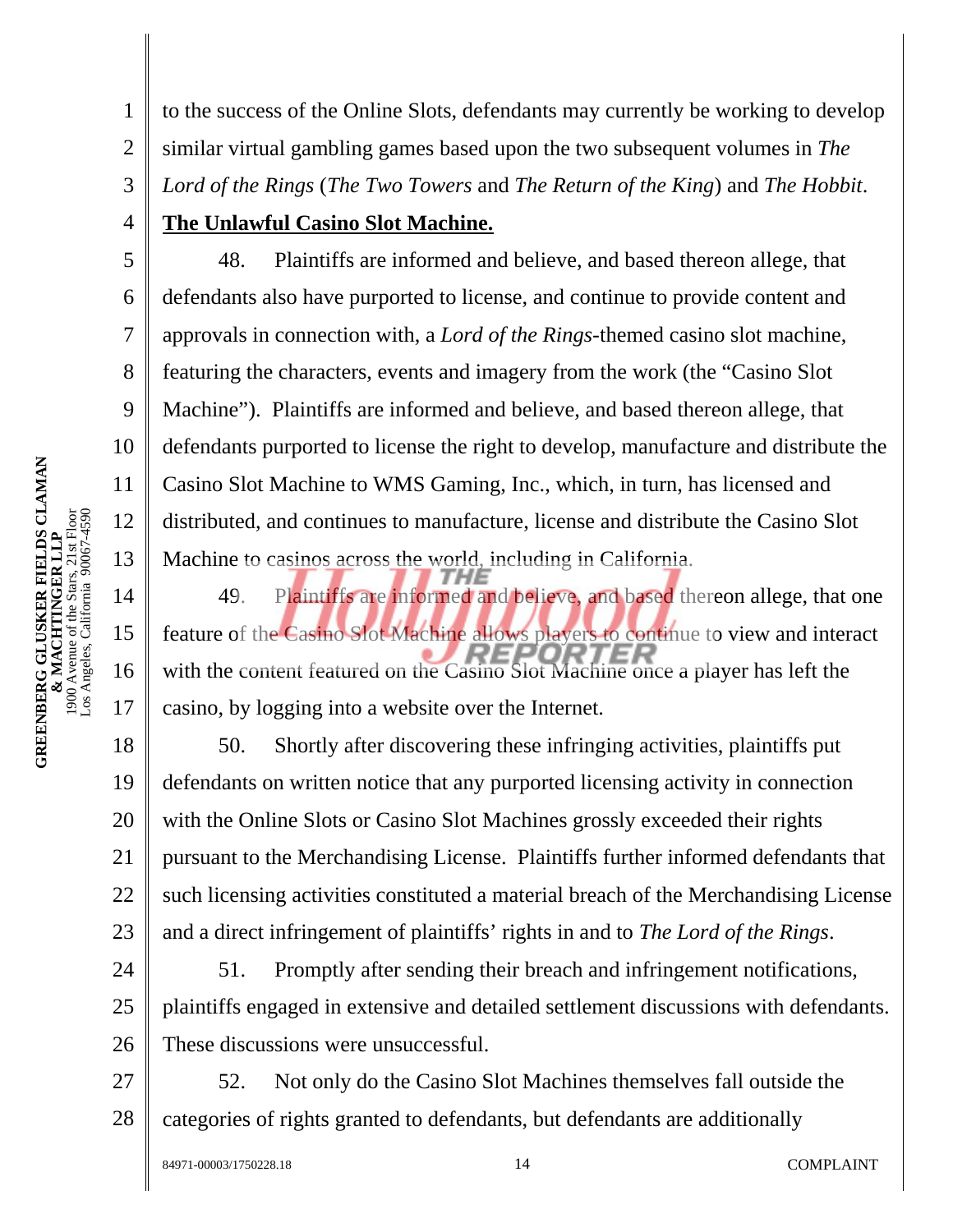1 2 3 4 authorizing, inciting and/or encouraging the purchaser or lessees of the Casino Slot Machines to provide gambling services to the general public in further infringement of plaintiffs' rights: the Casino Slot Machines are manufactured for no other purpose other than to facilitate these gambling services.

5

6

7

8

9

10

11

12

13

14

15

16

17

#### **The Unlawful Downloadable-Only (Non-gambling) Video Games.**

53. Plaintiffs are informed and believe, and based thereon allege that defendants have, without authorization from plaintiffs to do so, developed, licensed, sold, distributed and/or marketed a series of video games based on *The Lord of the Rings*, that do not require any tangible physical purchase, but can simply be acquired digitally by way of electronic download and/or accessed online, through a variety of digital platforms including without limitation in browsers, on social networks such as Facebook, through mobile phones and smart phone applications, internet-connected TVs and other portable devices such as iPads and tablets.

54. Plaintiffs are further informed and believe, and based thereon allege that defendants have, without authorization from plaintiffs to do so, developed, FPNP licensed, sold, distributed and/or marketed video games based on *The Hobbit* that are likewise accessible only online and/or through digital download.

18 19 20 21 22 23 24 25 55. Defendants do not have rights to such online and/or downloadableonly video games (the "Downloadable Games"). The grant of rights in the Merchandising License only gives Warner Bros. and Zaentz the right to create articles of tangible personal property. The Downloadable Games are not tangible merchandise. Defendants' exploitation of the Downloadable Games is unauthorized and an infringement of plaintiffs' valuable intellectual property rights. **The Unlawful Exploitation of Services Licensing, Service Marks and Trademarks**.

26 27 28 56. The Merchandising License does not give Zaentz unlimited and infinite rights to exploit *The Lord of the Rings* or *The Hobbit* generally and in whatever manner it desires. To the contrary, Zaentz and Warner Bros. have only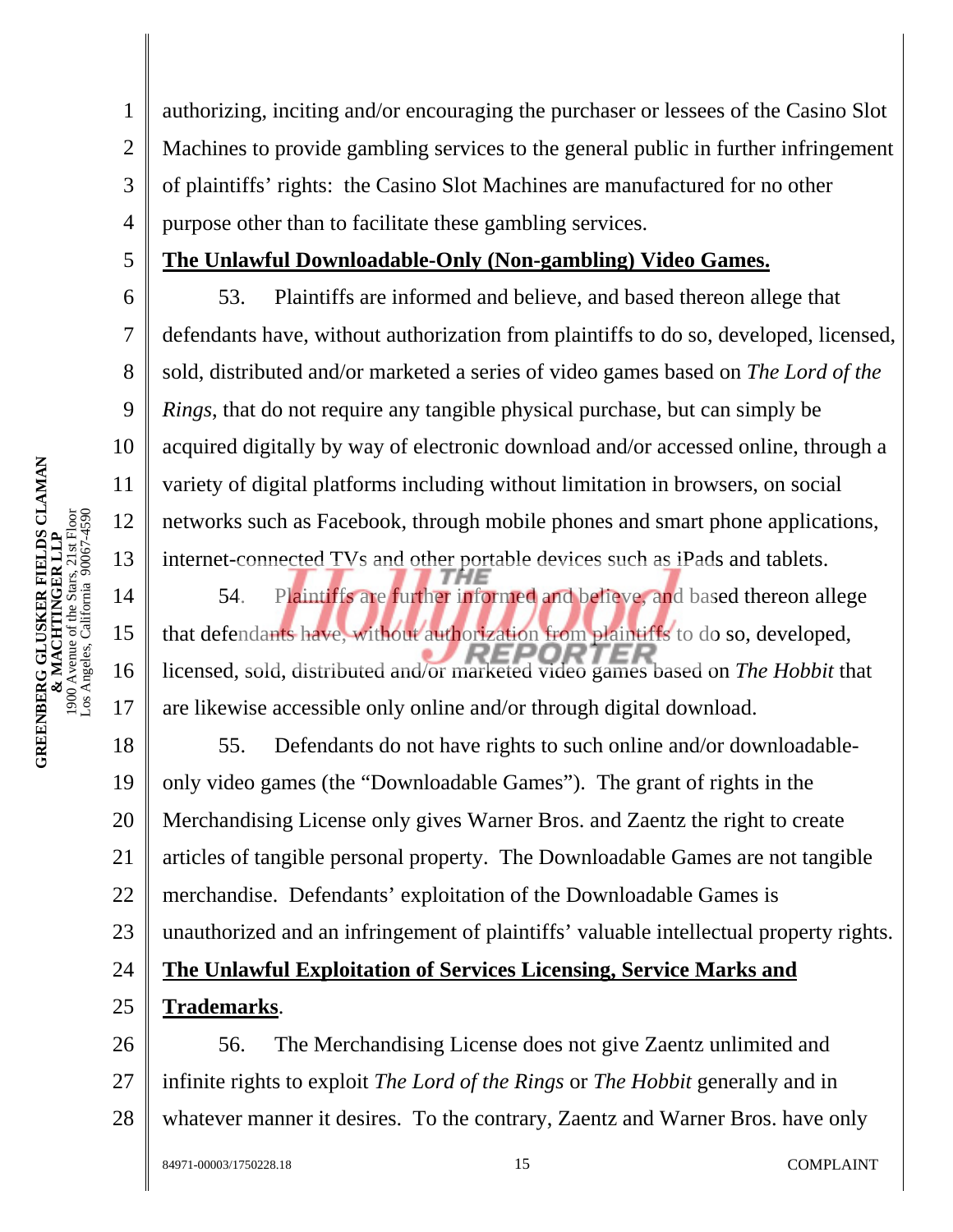2 3 4 5 6 7 8 9 substantive merchandising rights under the Merchandising License. In other words, defendants can only register marks in the categories in which they have obtained legitimate rights to exploit *The Lord of the Rings* and *The Hobbit* merchandising, and must refrain from registering marks that preclude plaintiffs (the rightful owners of the marks) from exercising their own superior rights in the marks made famous by Professor Tolkien himself. 57. In spite of these restrictions, Zaentz has, slowly and consistently,

begun to expand its trademark program to encroach upon areas of merchandise exploitation reserved to the plaintiffs, gradually eroding the defined contractual boundaries of the rights grant. One example of such encroachment involves Zaentz's registering trademarks and service marks for a wide variety of goods and services which plainly have not been licensed to Zaentz to exploit under the

limited merchandising rights and their trademark rights must strictly track their

Merchandising License.

15 16 17 18 19 20 21 22 58. Additionally, despite express contractual language limiting defendants' merchandising and trademark rights to "articles of tangible personal property," defendants contend that they have obtained rights in a broad array of goods and services well beyond the limited grant contained in the Merchandising License. For example, defendants have taken the position that their merchandising and trademark rights extend to intangible items such as downloadable games and to services licensing such as travel agencies, hotels, restaurants, theme parks, housing developments and casino gambling.

23 24 25 26 27 28 59. Zaentz has even encroached on the one area of merchandising that has expressly been carved out of all negotiations and agreements between the parties from the very inception of the parties' relationship in the late 1960s — printed publications. Zaentz has unlawfully registered as the owner of trademarks in International Class 16 (paper goods and printed matter), with the effect thereby of excluding Plaintiffs from registering their own legitimate trademarks in that class.

1

10

11

12

13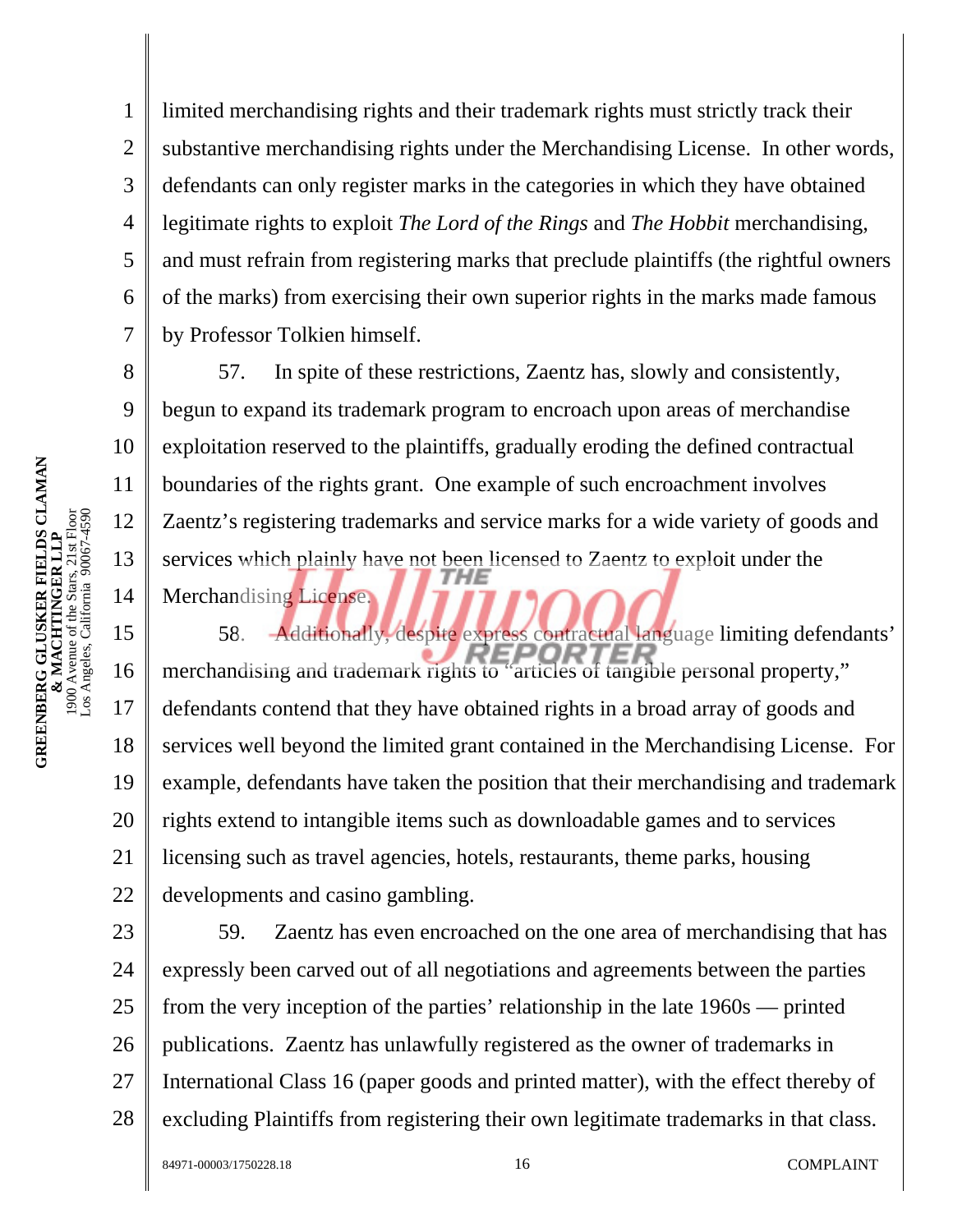1 2 3 4 5 6 7 8 9 10 11 12 13 60. These are merely examples. Plaintiffs have taken all reasonable steps to appeal to defendants to curtail this unlawful exploitation without resort to litigation, including engaging in settlement discussions since the fall of 2010, all to no avail. Indeed, it was only upon plaintiffs' vehemently objecting to defendants' gambling activities that they asserted, not only that they fully intended to continue such activities, but also that they now claimed wide varieties of other categories of goods and services to which they had never been granted rights, including (without limitation) downloadable digital games and a variety of services. Defendants now suggest that they can and will continue to pursue similar extra-contractual trademark and service licensing activity in the future, both with respect to *The Lord of the Rings* and *The Hobbit*. 61. Plaintiffs are informed and believe, and based thereon allege, that in undertaking the conduct complained of in this action, defendants knowingly and

intentionally violated plaintiffs' rights.

(Against all Defendants and Does 1-5 for Copyright Infringement) 62. Plaintiffs repeat and reallege, and incorporate herein by reference, the allegations contained in paragraphs 1 through 61, above, as though fully set forth herein.

**FIRST CLAIM FOR RELIEF** 

20 21 22 23 63. Plaintiffs are the exclusive owners of the copyrights in and to *The Lord of the Rings* and *The Hobbit* (including the rights infringed by defendants). Plaintiffs have complied in all respects with the copyright laws of the United States, and all other laws governing copyright in *The Lord of the Rings* and *The Hobbit*.

24 25 26 27 28 64. Defendants have infringed plaintiffs' copyrights in *The Lord of the Rings* and *The Hobbit* by, without limitation, adapting, reproducing, distributing, exhibiting, and otherwise exploiting portions of *The Lord of the Rings* and *The Hobbit* in connection with the Online Slots, the Casino Slot Machine, and/or the Downloadable Games, and/or by authorizing, inducing, participating, causing or

14

15

16

17

18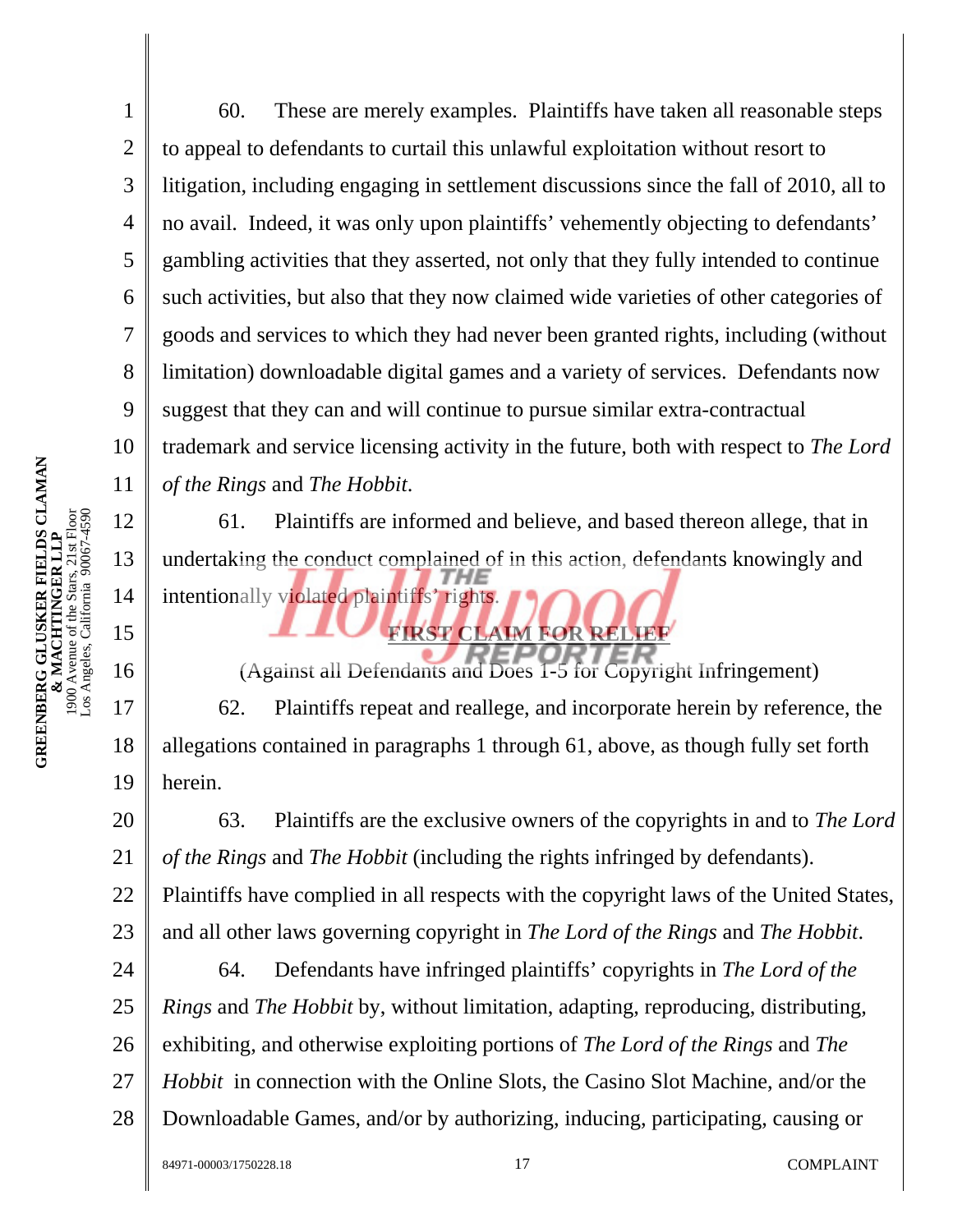materially contributing to the foregoing, with knowledge thereof.

2 3 4 65. At no time did defendants seek or obtain plaintiffs' permission or consent to exploit *The Lord of the Rings* and/or *The Hobbit* in the Online Slots, the Casino Slot Machine and/or the Downloadable Games.

66. Plaintiffs are informed and believe, and based thereon allege that defendants' infringing acts were, and continue to be, committed willfully and knowingly.

67. As a direct and proximate result of defendants' copyright infringement as alleged above, plaintiffs have suffered and will continue to suffer injury and damage in an amount to be determined according to proof, but which plaintiffs are informed and believe, and based thereon allege exceeds \$80 million. Furthermore, plaintiffs are informed and believe, and based thereon allege, that defendants have received or will receive profits, gains or other benefits from their infringing activities, all of which should be disgorged to plaintiffs. In the alternative, plaintiffs reserve the right to seek statutory damages for defendants' intentional infringement of their copyrights.

17 18 19 20 21 22 23 24 68. Defendants' infringement of plaintiffs' copyrights in *The Lord of the Rings* and *The Hobbit* has caused and will continue to cause irreparable harm to plaintiffs which cannot be fully compensated by monetary damages. Plaintiffs have no adequate remedy at law. Plaintiffs are therefore entitled to injunctive relief preventing defendants from infringing plaintiffs' copyrights in *The Lord of the Rings* and *The Hobbit*, and recalling from the market all unauthorized uses of *The Lord of the Rings* and *The Hobbit* that have been made or authorized by defendants and/or their licensees.

25 26 27 69. Plaintiffs have incurred and will continue to incur attorneys' fees in pursuing this action, which plaintiffs are entitled to recover from defendants pursuant to 17 U.S.C. § 505.

1

5

6

7

8

9

10

11

12

13

14

15

16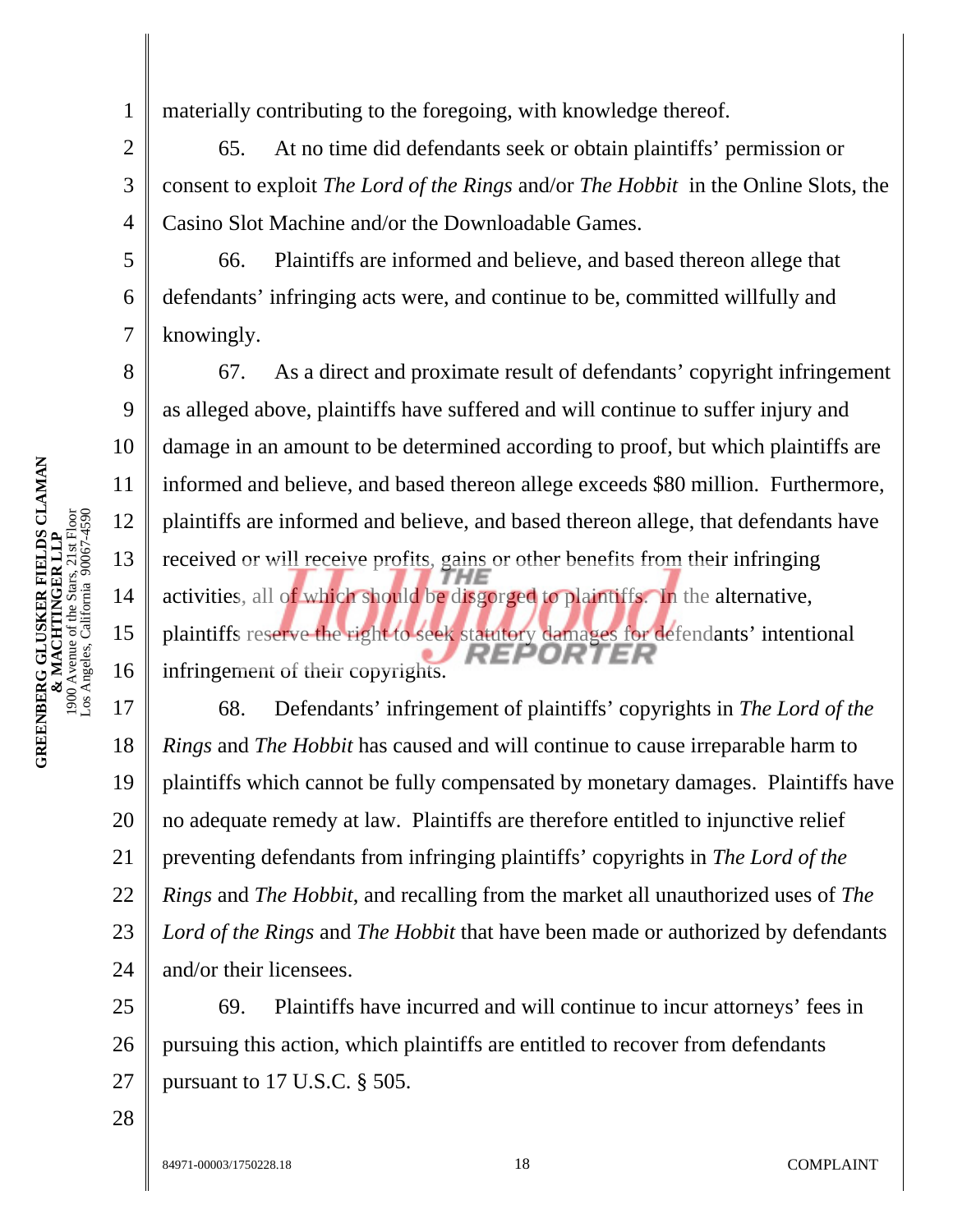1

2

3

4

5

6

7

8

9

10

11

12

13

14

15

16

17

18

## **SECOND CLAIM FOR RELIEF**

(Against Warner Bros. Entertainment, Zaentz and Does 6-10 For Breach of Contract)

70. Plaintiffs repeat and reallege, and incorporate herein by reference, the allegations contained in paragraphs 1 through 69, above, as though fully set forth herein.

71. As set forth in detail above, pursuant to the terms of the Merchandising License, plaintiffs, through their predecessors-in-interest, granted to Zaentz and Warner Bros. Entertainment, through their predecessors-in-interest, certain limited merchandising rights in connection with *The Lord of the Rings* and the Films, and *The Hobbit*.

72. Further, there was at all times relevant herein, an implied covenant in the Merchandising License that Zaentz and Warner Bros. Entertainment would act in good faith and deal fairly with plaintiffs in all aspects of their contractual relationship, and would refrain from conduct that would result in destroying, frustrating, or injuring plaintiffs' rights under the Merchandising License.

73. Plaintiffs have fully performed all duties and obligations required to be performed on their part under the Merchandising License.

19 20 21 22 23 24 25 26 74. Zaentz and Warner Bros. Entertainment have materially breached and repudiated the Merchandising License by, among other things, engaging in a course of conduct which far exceeds the scope of the limited rights granted to them under the Merchandising License, in connection with, without limitation, the Online Slots, the Casino Slot Machine, the Downloadable Games, and/or the improper registration, exploitation, and/or use of service marks and trademarks, and/or the licensing and/or exploitation of services in connection with *The Lord of the Rings* and *The Hobbit* as hereinabove alleged.

27 28 75. Moreover, Zaentz and Warner Bros. Entertainment also have repeatedly breached the covenant of good faith and fair dealing contained in the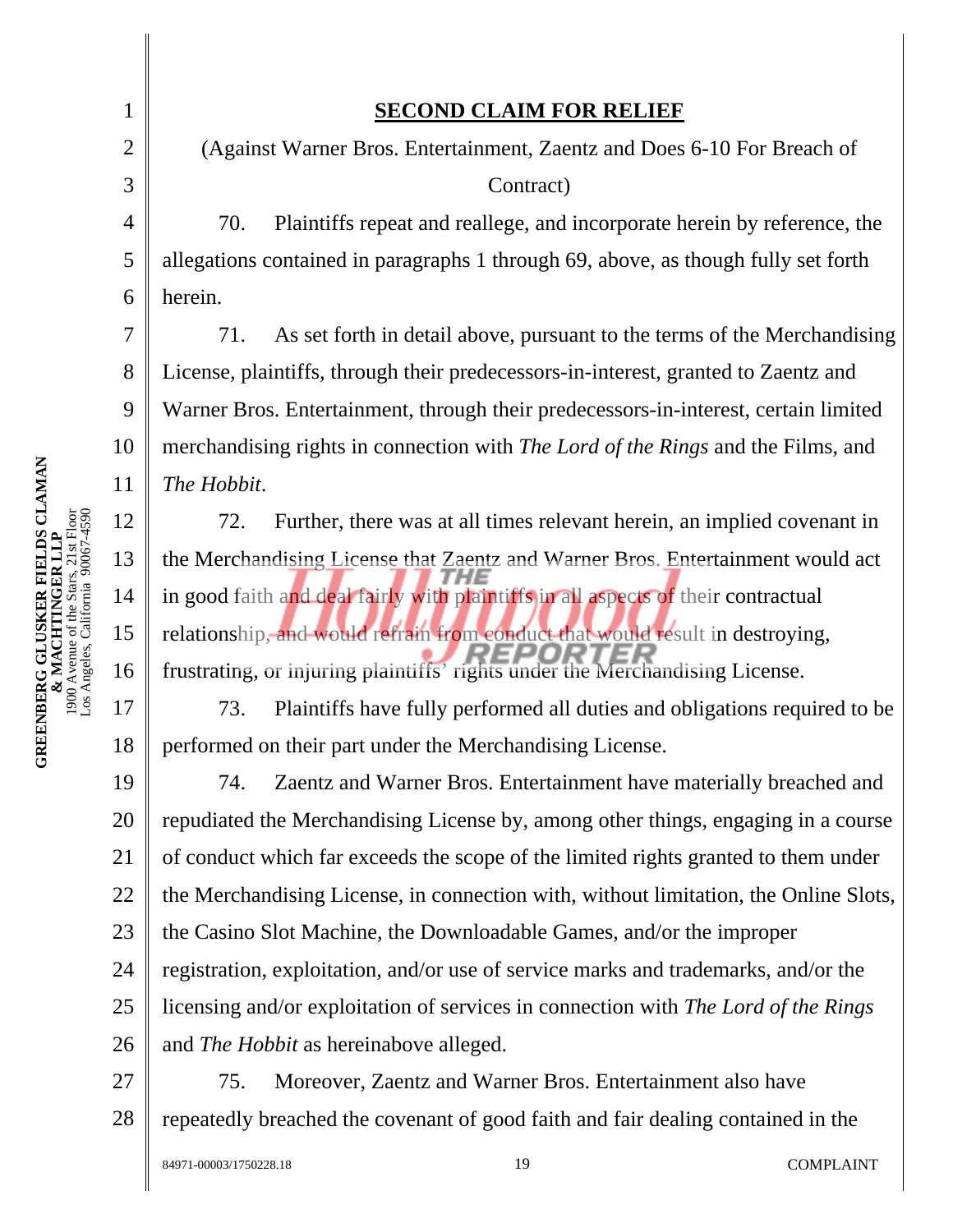Merchandising License by, among other things, exceeding the scope of the limited rights granted to them under the terms of the Merchandising License and engaging in numerous other wrongful acts and omissions as alleged hereinabove, all of which have deprived plaintiffs of the benefits of the Merchandising License.

76. As a direct and proximate result of Zaentz's and Warner Bros. Entertainment's acts of breach, plaintiffs have been damaged to date in a sum to be determined according to proof, but which plaintiffs are informed and believe, and on that basis allege exceeds \$80 million. Plaintiffs' damages will only increase if Zaentz and Warner Bros. Entertainment continue their acts of breach.

#### **THIRD CLAIM FOR RELIEF**

(Against all Defendants for Declaratory Judgment – Gambling Games and Downloadable Games Beyond Scope of Merchandising License) 77. Plaintiffs repeat and reallege, and incorporate herein by reference, the allegations contained in paragraphs 1 through 76, above, as though fully set forth

REPORTER

herein.

1

2

3

4

5

6

7

8

9

10

11

12

13

14

15

16

17 18 19 20 21 22 23 24 25 26 27 28 78. By reason of the foregoing facts, an actual controversy has arisen between the parties as to whether the right to develop, produce, advertise, distribute and/or otherwise exploit (a) gambling games based on *The Lord of the Rings* and/or *The Hobbit* (such as the Online Slots and Casino Slot Machine) and (b) digital, downloadable-only video games based on *The Lord of the Rings* and *The Hobbit*, available for play only via the Internet or via download through digital platforms such as, for example, mobile apps, tablet apps or other similar digital distribution channels (such as the Downloadable Games) is beyond the scope of the merchandising rights granted to Warner Bros. and Zaentz pursuant to the terms of the Merchandising License and, therefore, whether such development, production, advertisement, distribution and/or other exploitation constitutes an infringement of plaintiffs' copyrights in *The Lord of the Rings* and *The Hobbit*. Plaintiffs contend,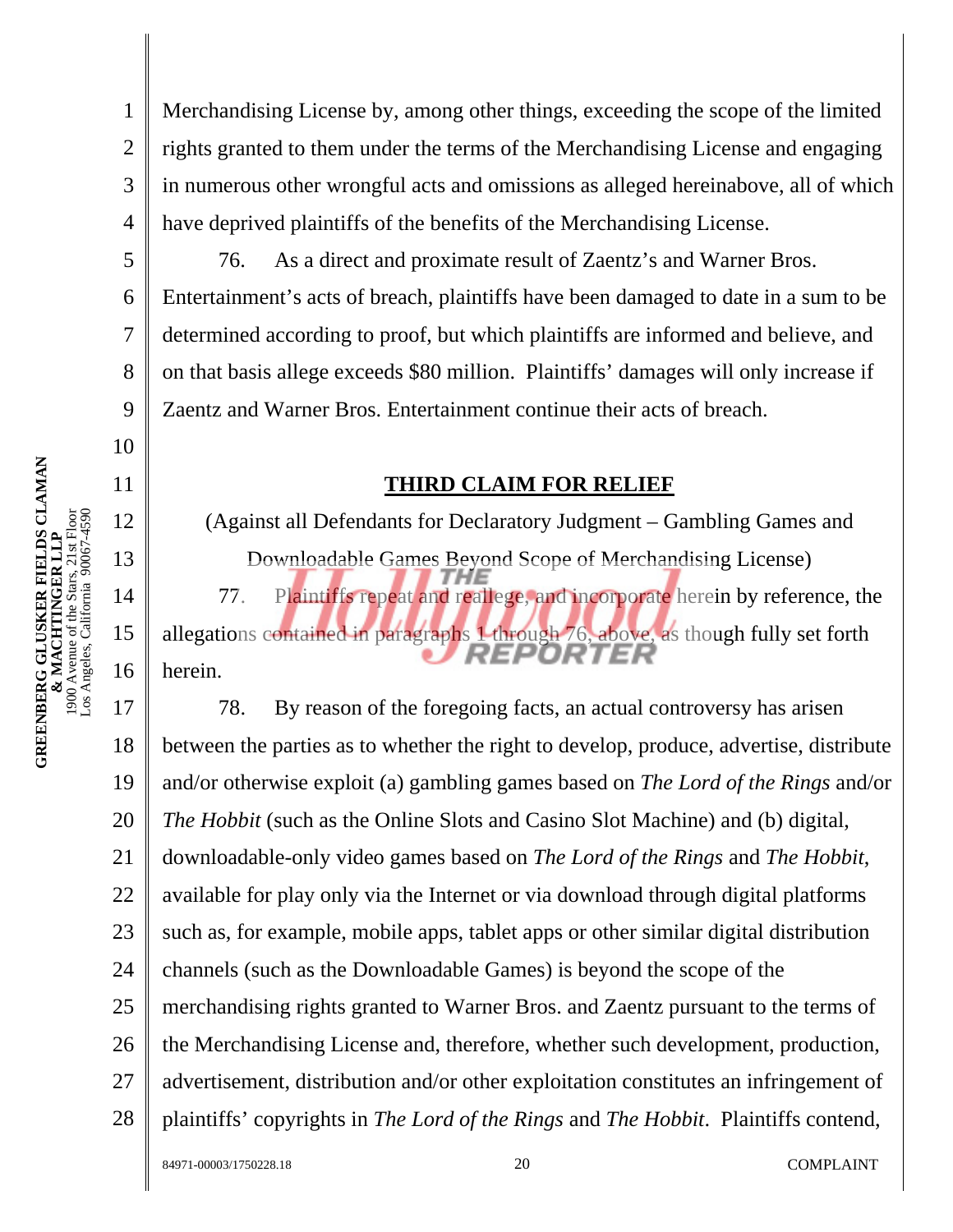7

8

9

10

11

12

13

14

15

16

17

18

19

20

21

22

23

24

25

26

27

28

1 2 3 4 5 6 and defendants dispute, that such development, production, advertisement, distribution and/or other exploitation is beyond the scope of the limited merchandising rights granted under the Merchandising License, and, therefore, such development, production, advertisement, distribution and/or other exploitation constitutes an infringement of plaintiffs' copyrights in and to *The Lord of the Rings* and *The Hobbit*.

79. In view of the foregoing, an actual controversy has arisen and exists between the plaintiffs and defendants within the meaning of the Declaratory Judgment Act, 28 U.S.C. § 2201. Accordingly, plaintiffs hereby request a declaration of this Court under the provisions of 28 U.S.C. § 2201, setting forth the respective rights and other legal relations of plaintiffs and defendants. In particular, plaintiffs request a declaration that:

> a. the right to develop, produce, advertise, distribute and/or otherwise exploit gambling games based on *The Lord of the Rings* and/or *The Hobbit* (including, without limitation, the Online Slots and Casino Slot Machine), is beyond the scope of the rights granted to Warner Bros. and Zaentz pursuant to the Merchandising License and, therefore, that such development, production, advertisement, distribution and/or other exploitation constitutes an infringement of plaintiffs' copyrights in and to *The Lord of the Rings* and/or *The Hobbit*, entitling plaintiffs to damages as well as permanent injunctive relief; and

b. the right to develop, produce, advertise, distribute and/or otherwise exploit downloadable-only/online/digital video games based on *The Lord of the Rings* and/or *The Hobbit* (including, without limitation, the Downloadable Games), is beyond the scope of the rights granted to Warner Bros. and Zaentz pursuant to the Merchandising License and, therefore, that such development, production, advertisement, distribution and/or other exploitation constitutes an infringement of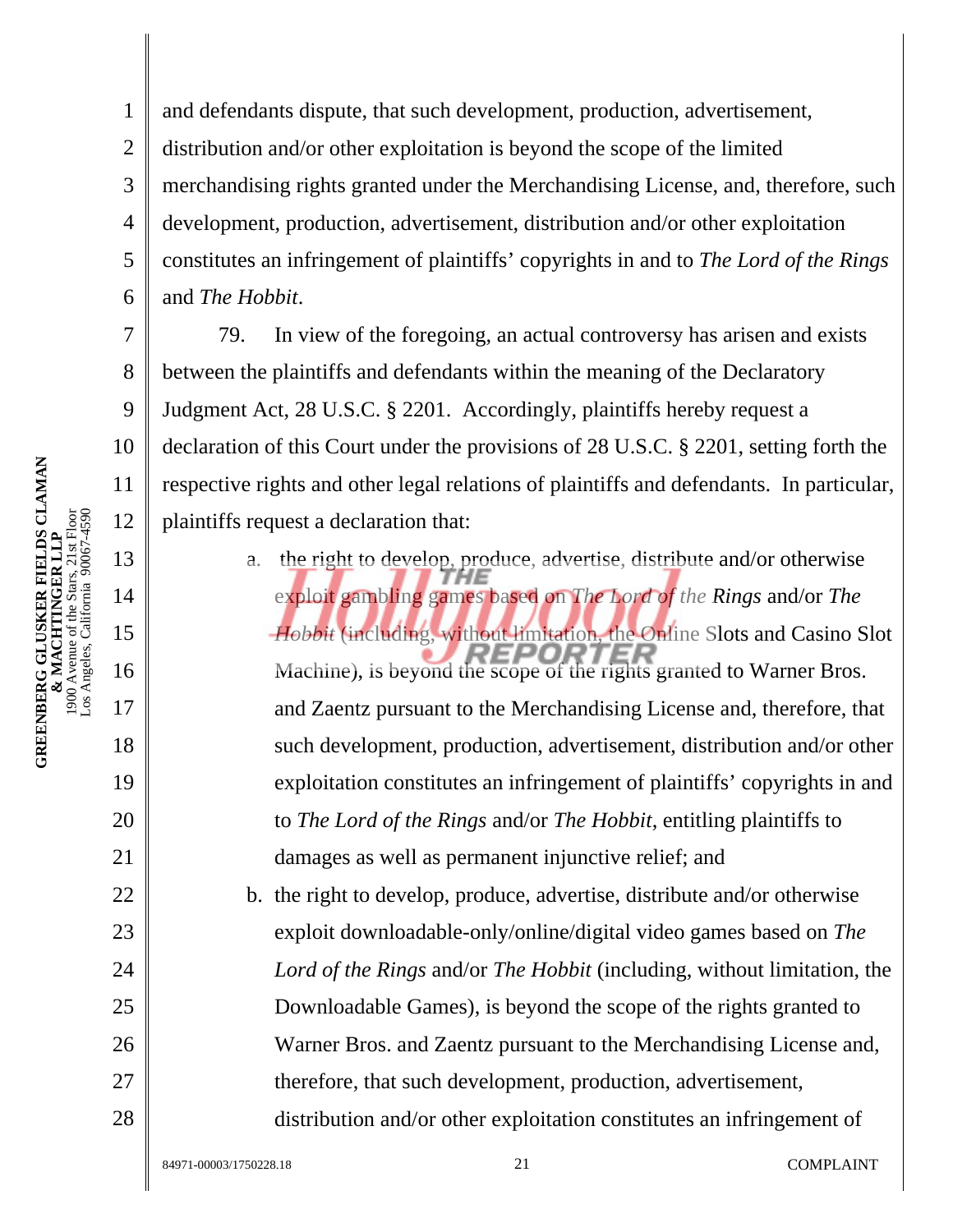|                                                                                                | 5  | (Against all Defendants for Declaratory Judgment - Extra-Contractual Trademark,      |  |  |  |  |
|------------------------------------------------------------------------------------------------|----|--------------------------------------------------------------------------------------|--|--|--|--|
|                                                                                                | 6  | Service Marks and Services Licensing Activity)                                       |  |  |  |  |
|                                                                                                | 7  | Plaintiffs repeat and reallege, and incorporate herein by reference, the<br>80.      |  |  |  |  |
|                                                                                                | 8  | allegations contained in paragraphs 1 through 79, above, as though fully set forth   |  |  |  |  |
|                                                                                                | 9  | herein.                                                                              |  |  |  |  |
|                                                                                                | 10 | The Merchandising License makes clear that the trademark rights<br>81.               |  |  |  |  |
|                                                                                                | 11 | being licensed to Zaentz and/or Warner Bros. are strictly limited to trademarks used |  |  |  |  |
|                                                                                                | 12 | in connection with the manufacture and sale of those "articles of tangible personal  |  |  |  |  |
| & MACHTINGER LLP<br>1900 Avenue of the Stars, 21st Floor<br>Los Angeles, California 90067-4590 | 13 | property" — and only those articles — for which they have been given the right to    |  |  |  |  |
|                                                                                                | 14 | manufacture and sell pursuant to the Merchandising License.                          |  |  |  |  |
|                                                                                                | 15 | Without any authorization from plaintiffs to do so, defendants have<br>82.           |  |  |  |  |
|                                                                                                | 16 | used (and/or asserted the right to use), applied for and/or received trademark and   |  |  |  |  |
|                                                                                                | 17 | service mark registrations which fall outside the rights granted under the           |  |  |  |  |
|                                                                                                | 18 | Merchandising License.                                                               |  |  |  |  |
|                                                                                                | 19 | Additionally, defendants contend that they have obtained rights in a<br>83.          |  |  |  |  |
|                                                                                                | 20 | broad array of goods and services well beyond the limited grant contained in the     |  |  |  |  |
|                                                                                                | 21 | Merchandising License, and have registered trademarks and/or service marks           |  |  |  |  |
|                                                                                                | 22 | and/or filed "intent to use" applications in such categories. Merely by way of       |  |  |  |  |
|                                                                                                | 23 | example, defendants contend, and Plaintiffs dispute, that they have obtained         |  |  |  |  |
|                                                                                                | 24 | substantive rights to license others to use the "Name and Subject Marks" (as         |  |  |  |  |
|                                                                                                | 25 | defined in the Merchandising License) in association with services, and that         |  |  |  |  |
|                                                                                                |    |                                                                                      |  |  |  |  |

26 defendants have broad merchandising rights in such goods and/or services as, for

plaintiffs' copyrights in and to *The Lord of the Rings* and/or *The* 

**FOURTH CLAIM FOR RELIEF** 

*Hobbit*, entitling plaintiffs to damages as well as permanent injunctive

27 example, "hotels, restaurants, travel agencies, ringtones, online games and housing

28 developments," casino gambling and online/downloadable video games.

1

2

3

relief.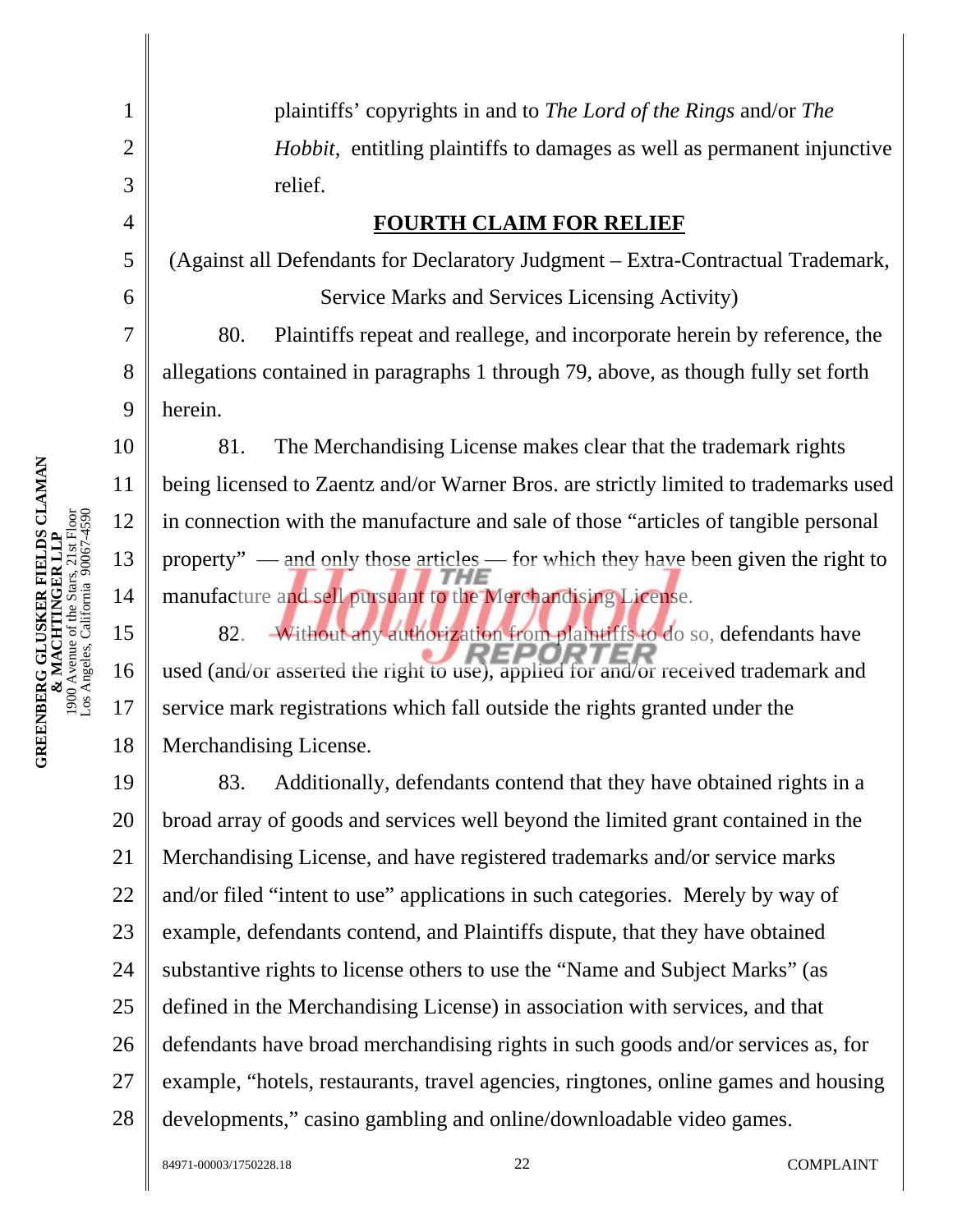84. Plaintiffs contend, and defendants dispute, that such license, use, registration or attempted registration, or other exploitation of Plaintiffs' intellectual property rights is beyond the scope of the limited merchandising rights granted under the Merchandising License, and, therefore, such development, production, advertisement, distribution and/or other exploitation as described hereinabove constitutes an infringement of plaintiffs' intellectual property rights in and to *The Lord of the Rings* and/or *The Hobbit*.

85. By reason of the foregoing facts, an actual controversy has arisen between the parties as to:

a. whether the right to license or exploit services in any categories, or the ability to register, use or exploit service marks in any categories (including without limitation hotels, restaurants, travel agencies, ringtones, online/downloadable games, housing developments, educational services, parties, festivals and cultural activities and/or amusement, theme parks and/or casino gambling) in connection with *The Lord of the Rings* and/or *The Hobbit*, is beyond the scope of the merchandising rights granted to Warner Bros. and/or Zaentz pursuant to the terms of the Merchandising License; and b. what is the scope and extent of defendants' rights to register and/or use *Lord of the Rings* and/or *Hobbit*-related trademarks. 86. In view of the foregoing, an actual controversy has arisen and exists between the plaintiffs and defendants within the meaning of the Declaratory Judgment Act, 28 U.S.C. § 2201. Accordingly, plaintiffs hereby request a

24 25 26 declaration of this Court under the provisions of 28 U.S.C. § 2201, setting forth the respective rights and other legal relations of plaintiffs and Warner Bros. and Zaentz. In particular, plaintiffs request the following declarations:

27

28

**GREENBERG GLUSKER FIELDS CLAMAN & MACHTINGER LLP**  1900 Avenue of the Stars, 21st Floor Los Angeles, California 90067-4590

**GREENBERG GLUSKER FIELDS CLAMAN**<br>**& MACHTINGER LLP**<br>1900 Avenue of the Stars, 21st Floor<br>Los Angeles, California 90067-4590

1

2

3

4

5

6

7

8

9

10

11

12

13

14

15

16

17

18

19

20

21

22

23

a. That defendants do not have the right to license or exploit any services in any categories, nor the ability to register, use or exploit service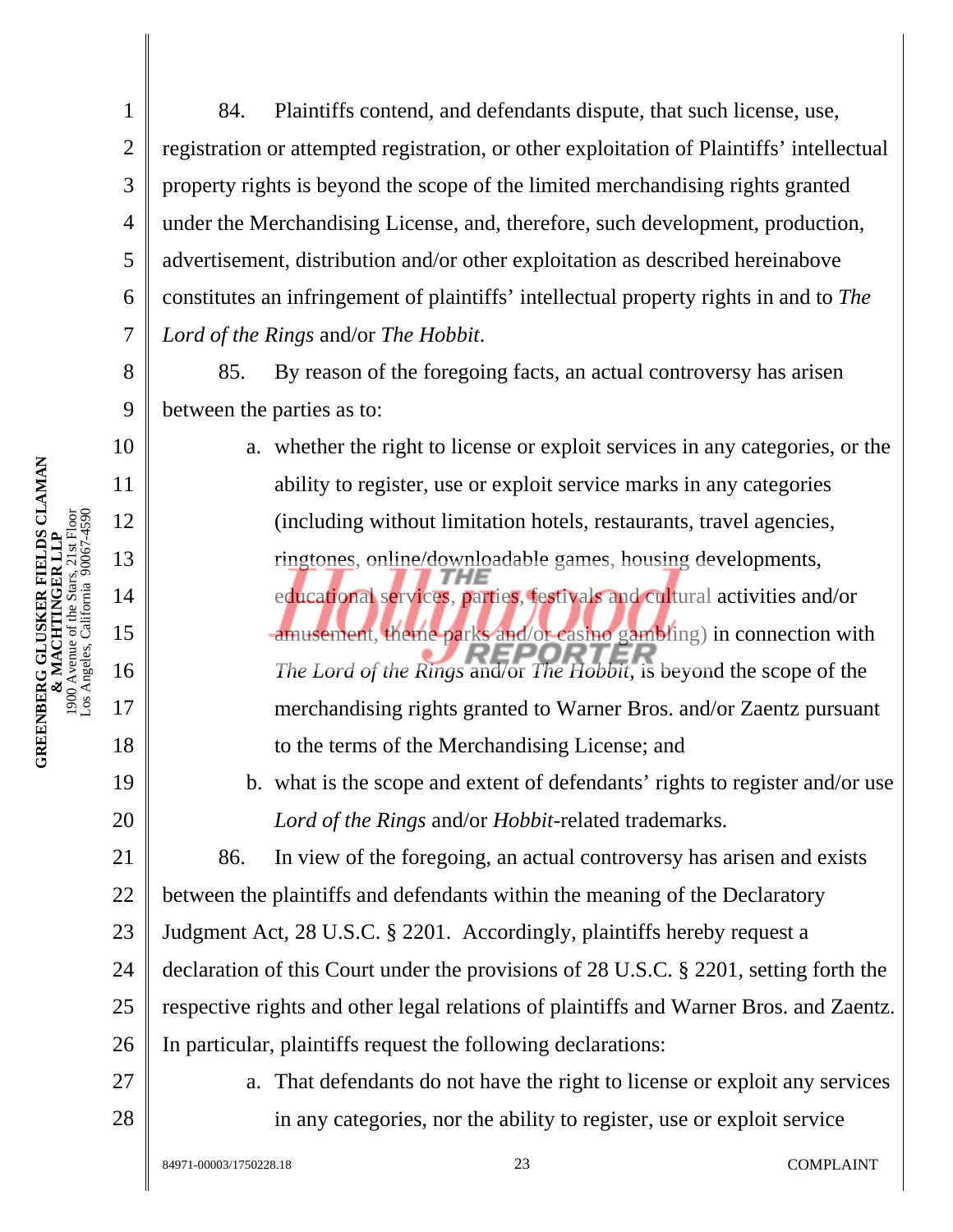| 1              | marks in any categories in connection with The Lord of the Rings                |  |  |  |  |  |
|----------------|---------------------------------------------------------------------------------|--|--|--|--|--|
| $\overline{2}$ | and/or The Hobbit, and, therefore, that defendants' conduct as                  |  |  |  |  |  |
| 3              | described hereinabove constitutes an infringement of plaintiffs'                |  |  |  |  |  |
| $\overline{4}$ | valuable intellectual property rights in and to The Lord of the Rings           |  |  |  |  |  |
| 5              | and/or The Hobbit, entitling plaintiffs to damages as well as permanent         |  |  |  |  |  |
| 6              | injunctive relief; and                                                          |  |  |  |  |  |
| 7              | b. Plaintiffs further desire a judicial determination of the parties'           |  |  |  |  |  |
| 8              | respective rights and obligations under the Merchandising License as            |  |  |  |  |  |
| 9              | they relate to the registration and/or use of <i>Lord of the Rings</i> and/or   |  |  |  |  |  |
| 10             | Hobbit-related marks.                                                           |  |  |  |  |  |
| 11             | A judicial declaration is necessary and appropriate at this time so that<br>87. |  |  |  |  |  |
| 12             | the parties may ascertain their respective rights and duties.                   |  |  |  |  |  |
| 13             | <b>PRAYER FOR RELIEF</b>                                                        |  |  |  |  |  |
| 14             | WHEREFORE, plaintiffs pray for judgment as follows:                             |  |  |  |  |  |
| 15             | On the First Claim for Relief, for defendants' knowing and willful<br>1.        |  |  |  |  |  |
| 16             | infringement of plaintiffs' copyrights in The Lord of the Rings and The Hobbit: |  |  |  |  |  |
| 17             | a. For damages according to proof but which plaintiffs are informed and         |  |  |  |  |  |
| 18             | believe exceeds \$80 million, or in the alternative, statutory damages;         |  |  |  |  |  |
| 19             | b. For permanent injunctive relief to be determined by the Court at trial;      |  |  |  |  |  |
| 20             | and                                                                             |  |  |  |  |  |
| 21             | c. For plaintiffs' reasonable attorneys' fees.                                  |  |  |  |  |  |
| 22             |                                                                                 |  |  |  |  |  |
| 23             | On the Second Claim for Relief, for Zaentz's and Warner Bros.<br>2.             |  |  |  |  |  |
| 24             | Entertainment's breach of the Merchandising License:                            |  |  |  |  |  |
| 25             | a. For damages according to proof but which plaintiffs are informed and         |  |  |  |  |  |
| 26             | believe exceed \$80 million; and                                                |  |  |  |  |  |
| 27             | b. For interest at the maximum legal rate.                                      |  |  |  |  |  |
| 28             |                                                                                 |  |  |  |  |  |
|                | <b>COMPLAINT</b><br>24<br>84971-00003/1750228.18                                |  |  |  |  |  |

II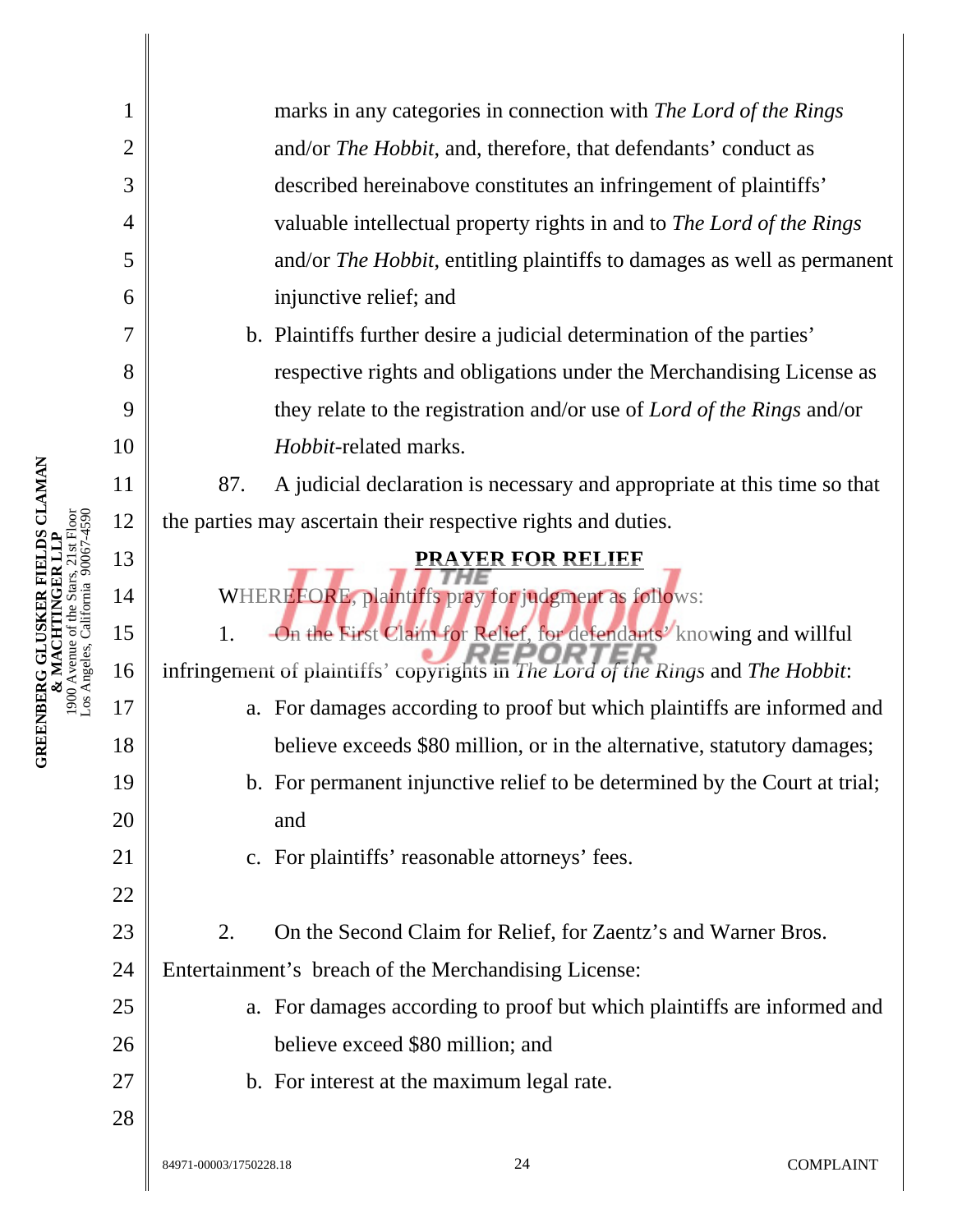| 1<br>$\overline{2}$<br>3<br>$\overline{4}$<br>5<br>6<br>7<br>8<br>9<br>11 |    |               | 3.                                                                     | On the Third Claim for Relief:                                               |
|---------------------------------------------------------------------------|----|---------------|------------------------------------------------------------------------|------------------------------------------------------------------------------|
|                                                                           |    |               |                                                                        | a. for a declaration of the parties' rights regarding the scope of the       |
|                                                                           |    |               |                                                                        | Merchandising License;                                                       |
|                                                                           |    |               |                                                                        | b. for a declaration that defendants' development, production,               |
|                                                                           |    |               |                                                                        | advertisement, distribution and/or other exploitation of gambling            |
|                                                                           |    |               |                                                                        | games based on The Lord of the Rings and/or The Hobbit (including,           |
|                                                                           |    |               |                                                                        | without limitation, the Online Slots and Casino Slot Machine),               |
|                                                                           |    |               |                                                                        | constitutes an infringement of plaintiffs' copyrights and to in The Lord     |
|                                                                           |    |               |                                                                        | of The Rings and/or The Hobbit; and                                          |
|                                                                           | 10 |               |                                                                        | c. for a declaration that defendants' development, production,               |
|                                                                           |    |               | advertisement, distribution and/or other exploitation of downloadable- |                                                                              |
|                                                                           | 12 |               | only/online/digital video games based on The Lord of the Rings and/or  |                                                                              |
|                                                                           | 13 |               |                                                                        | The Hobbit (including, without limitation, the Downloadable Games),          |
|                                                                           | 14 |               |                                                                        | constitutes an infringement of plaintiffs' copyrights in and to The Lord     |
|                                                                           | 15 |               |                                                                        | of The Rings and/or The Hobbit.                                              |
|                                                                           | 16 |               | 4.                                                                     | On the Fourth Claim for relief:                                              |
|                                                                           | 17 |               |                                                                        | a. For a declaration that defendants do not have the right to license or     |
|                                                                           | 18 |               |                                                                        | exploit any services in any categories, nor the ability to register, use or  |
|                                                                           | 19 |               |                                                                        | exploit service marks in any categories in connection with The Lord of       |
|                                                                           | 20 |               |                                                                        | <i>the Rings and/or The Hobbit; and</i>                                      |
| 21                                                                        |    |               |                                                                        | b. for a declaration of the parties' respective rights and obligations under |
|                                                                           | 22 |               |                                                                        | the Merchandising License as they relate to the registration and/or use      |
|                                                                           | 23 |               |                                                                        | of Lord of the Rings and/or Hobbit-related trademarks and/or service         |
|                                                                           | 24 |               |                                                                        | marks and/or the ability to license or exploit services.                     |
|                                                                           | 25 |               | 5.                                                                     | On All Claims for Relief:                                                    |
|                                                                           | 26 |               |                                                                        | a. For plaintiffs' costs of suit herein; and                                 |
|                                                                           | 27 | $\frac{1}{1}$ |                                                                        |                                                                              |
|                                                                           | 28 | $\frac{1}{1}$ |                                                                        |                                                                              |
|                                                                           |    |               |                                                                        |                                                                              |

**GREENBERG GLUSKER FIELDS CLAMAN**<br>& MACHTINGER LLP<br>1900 Avenue of the Stars, 21st Floor<br>Los Angeles, California 90067-4590 **GREENBERG GLUSKER FIELDS CLAMAN**  1900 Avenue of the Stars, 21st Floor Los Angeles, California 90067-4590 **& MACHTINGER LLP**